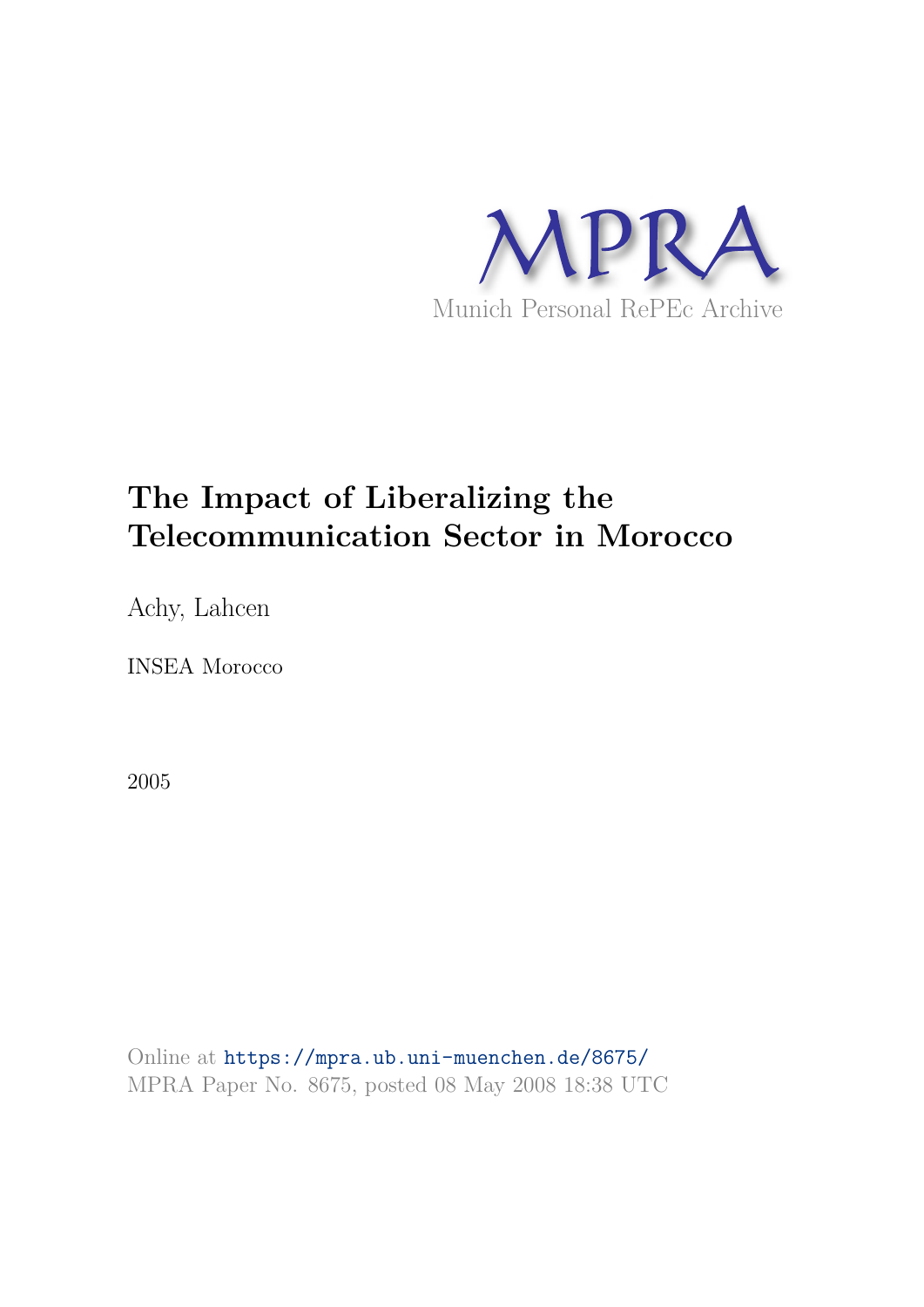## **The Impact of Liberalizing the Telecommunication Sector in Morocco**

## **Lahcen ACHY<sup>1</sup>**

*November 2005*

## **Introduction**

Over the last decade, the telecommunication sector has embarked in a period of deep change initiated by technological innovation, liberalization of national markets, and by partial or full liberalization of incumbent operators. Historically, telecom operators were state-owned and vertically integrated monopolists. Due to large fixed costs of building a network, the activity of providing telecommunication services was considered as natural monopoly. However, technological progress and innovation generated new transmission systems and decreased the cost of building infrastructure. Therefore, the idea of a natural monopoly is no longer seen as valid. In addition, evidence indicates that the absence of competition does not provide incentives to decrease costs, leads to inefficiencies and welfare loss. As a consequence, most historical operators, all over the world, have been subjected to privatization plans.

Since the early nineties, Morocco, like most other countries, has put substantial emphasis on telecommunication and information technologies because of their role in the digital age. The significant development recorded over the last decade can be traced back to three major causes: legal and institutional telecommunications reforms; political openness and democratisation; and, technological changes.

The purpose of this paper is to present the major developments recorded in telecommunication sector in Morocco and assess the impact of regulating the telecommunication sector in Morocco along the European Union lines. The basic assumption underlying this work is the following. Further liberalization of various market segments of the telecommunication sector would benefit communications intensive industries that provide key "backbone services" to the economy, such as transport, distribution and finance. It would also improve competitiveness of exporting industries by reducing their costs and facilitating their integration to transnational production networks. The quality and price of telecommunication services directly affect business costs, but also affects the capacity of firms to network and compete in foreign and domestic markets. Finally, development of telecommunication services sector would create more investment opportunities for the domestic private sector, and help attract more FDI and portfolio investment. Regulatory reforms that inject more competition in markets for services and network industries are, in turn, instrumental in forcing operators to improve efficiency and pass on the lower production costs to users. But because in many developing countries domestic providers of services often operate

<sup>&</sup>lt;sup>1</sup> Valuable research assistance has been provided by A. IRALI and A. HASSANI.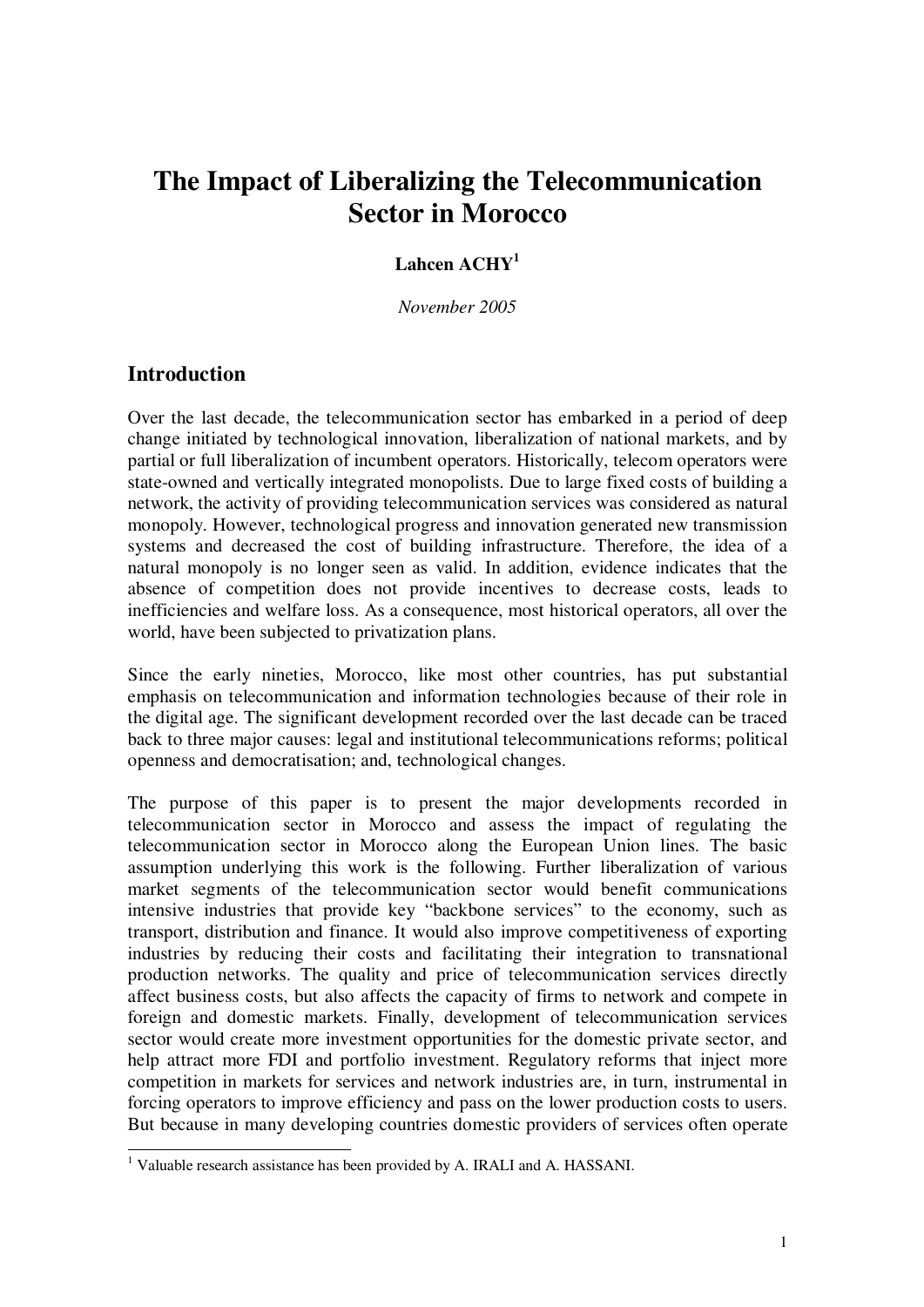below international efficiency standards, opening up markets to competition has to go in tandem with lowering trade barriers in services and making room for increased foreign entry in domestic markets. Cross-border supply of almost all services relies on telecommunication services. From the Moroccan perspective, it is an area where trained and cheap labor force can represent a significant comparative advantage.

However, better performance in Telecom may result from liberalization, but is also partly driven by economic development. Income growth bolsters demand for telecommunications and networking services, both from businesses and households, and at the same time provides the financial resources for investment necessary to expand the telecommunications infrastructure. Moreover, in higher-income countries services markets are generally more competitive, so that further empirical analysis is needed to disentangle the impact of market liberalization from that of economic development and other factors<sup>2</sup>.

The association agreement between the European Union and Morocco, which entered into force in March 2000, represents the legal basis of EU-Morocco relations. This agreement provides for the gradual establishment of an industrial free-trade zone by 2012 and progressive liberalization of trade in agriculture. The agreement between Morocco and the EU foresees, in addition to that, to start negotiations for a free trade area in services. Although the signed agreement contains no binding commitments in the area of services, it has provisions on freedom of establishment, free movement of capital and competition rules. In addition, Morocco is expected to deepen further its relationships with Europe within the framework of the "N*eighboring Policy"*. In addition, As WTO member, Morocco has committed itself to gradually liberalize its telecommunication services, and signed a FTA with the US that covers telecommunication services.

So far, the potential impact of liberalizing trade in goods on the Moroccan economy has received a relatively significant academic attention (Rutherford and Tarr (1997), Chater and Hamdouch (2001), Achy and Milgram (2003) and Chater (2004)). In contrast, the potential impact of liberalizing trade in services in general, and telecommunications services more specifically, have not received comparable interest. The main objective of this research is to filling this gap in the literature. The potential impact of liberalizing telecommunications services goes beyond the telecommunication sector itself since these services enter as intermediate inputs in other activities. Further liberalization is expected to lead to increase competition, decrease prices for users, and improve quality and access to various telecommunications services.

The rest of this paper is organized as follows. The first section presents the major developments in the Telecommunication sector in Morocco. Section two examines the Moroccan regulations as well as institutions in charge of supervising Telecommunication sector activity. Section three computes the degree of trade restrictiveness in this sector in Morocco with respect to that of the European Union. Section four provides a first approximation of the potential welfare effects of

<sup>&</sup>lt;sup>2</sup> Rosotto, Sekkat and Varoudakis, "Opening up Telecommunications to competition and MENA integration in the World economy".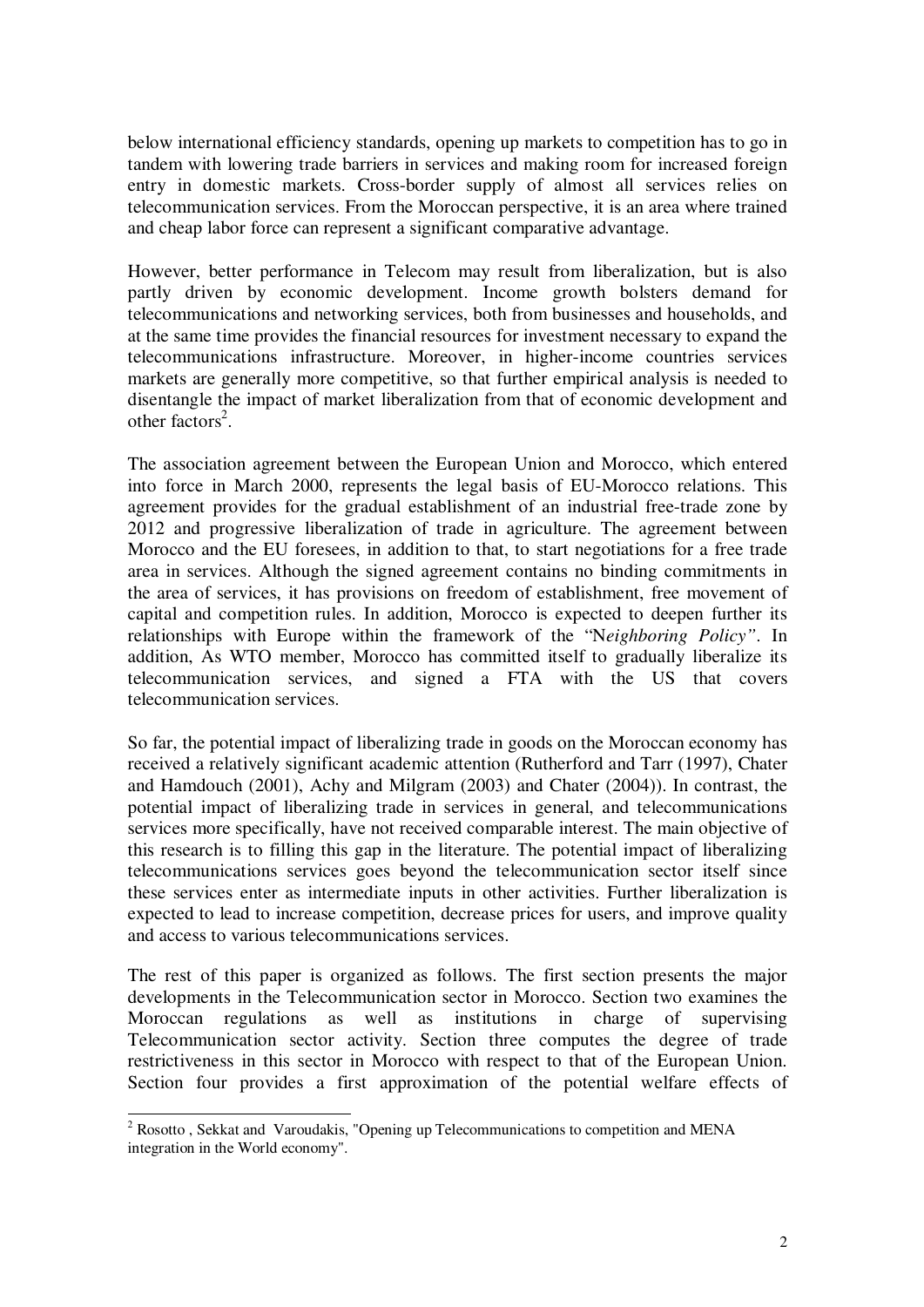harmonizing the Moroccan regulations in the Telecommunication sector with those of the EU. Finally, section five concludes.

## **1. Major developments in the telecommunication sector**

## *a. Major regulatory and institutional developments*

Telecommunication sector in Morocco recorded remarkable changes over the last decade in its regulatory framework as well as in its market structure. Before the issuance of the **law** 24-96 in 1997, telecommunication sector in Morocco was controlled and run by a state monopoly company. This legal framework replaced a very old legislation that goes back to 1924, which reserved an exclusive right for the state monopoly of wire line and wireless telegraphs and telephones. The law of 1984 simply transferred the same monopoly to a state-owned company: the *Post Office and* Telecommunications Board<sup>3</sup>".

The Moroccan government has recognized, relatively earlier than other countries in the region, the potential of telecommunication sector to become an essential pillar for economic development. The need for reform, including privatization and competition within the telecom sector, started in the late eighties and led to the adoption by the Moroccan parliament of the law 24-96 in 1997 following almost seven years of deliberation.

As a result of the telecommunication law of 1997, the *Post Office and* Telecommunications Board (ONPT<sup>4</sup>) was restructured and two entities have been created in 1998: *Itissalat Al Maghrib* (IAM) or *Maroc Telecom* S.A. for telecommunications, and *Barid Al Maghrib* for postal services. The Law also set up the National Telecommunications Regulation Agency (ANRT<sup>5</sup>), an independent entity in charge of regulating the telecommunications services.

A second Global Satellite Messaging (GSM) license was granted in August 1999 and inaugurated in April 2000 for fifteen years. The license guarantees that no third cellular license will be awarded before August 2003. The winning bidder, *Medi telecom*, a consortium led by Spain's Telefonica paid an amount of DH 10.6 billion, which is the equivalent of US \$ 1.1 billion. *Medi telecom* is owned by a consortium of international telecom operators – Telefonica S.A. (30.5%), and Portugal Telecom S.A. – (30.5%) in addition to Moroccan institutional and financial investors led by the BMCE Bank (20%) and  $CDG<sup>6</sup>$  (8%). Relative to Morocco's population size, this is the highest fee ever paid for a mobile license

<sup>3</sup> Office National de Postes et des Télécommunications (ONPT).

<sup>4</sup> ONPT: Office National des Postes et Télécommunication

<sup>5</sup> ANRT: Agence National de Réglementation des Télécommunications

 $6$  CDG: Caisse de dépôt et de Gestion, which is a public financial institution.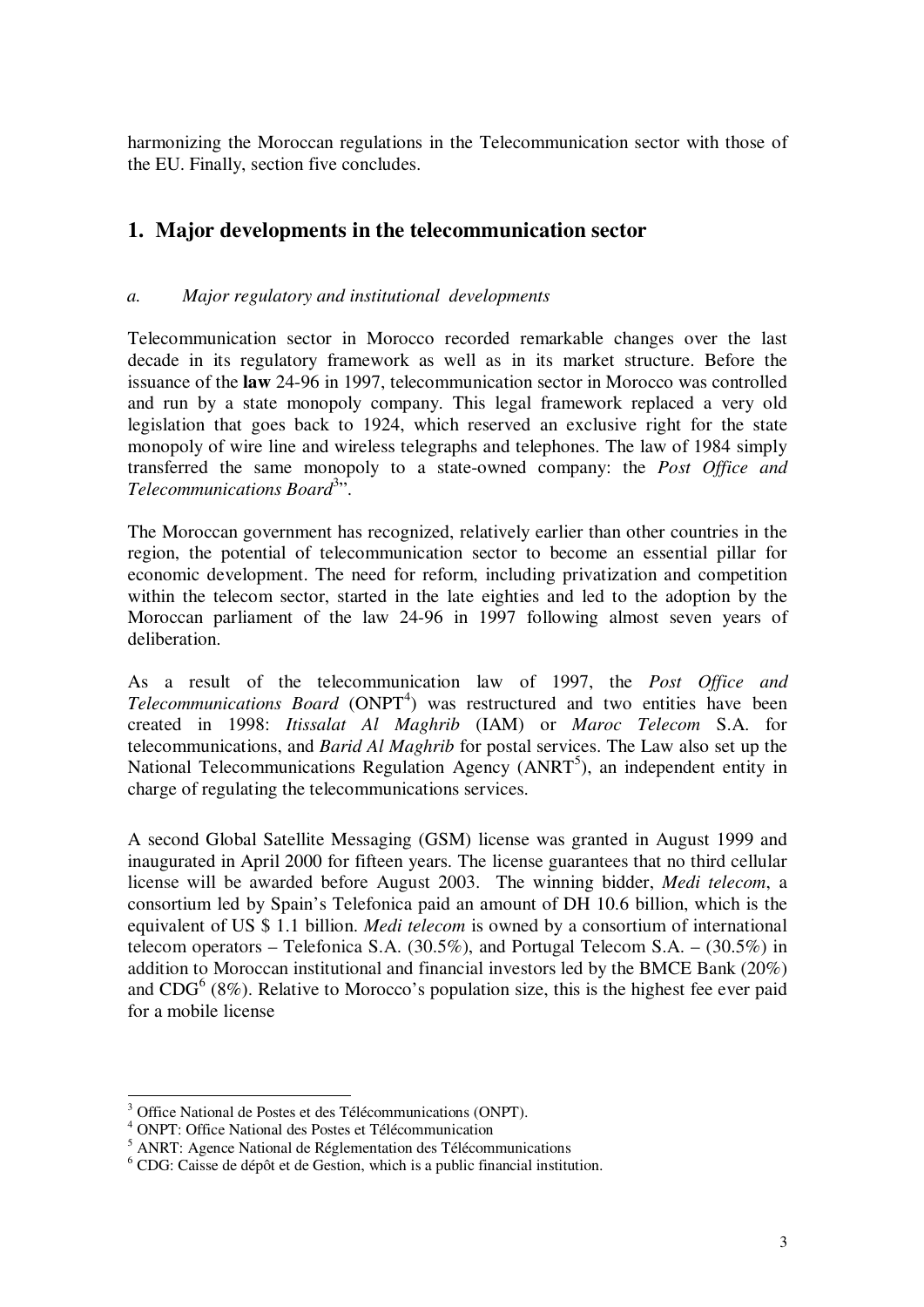In conformity with the law 24-96, value added services<sup>7</sup> were also liberalized and full competition has been introduced in their supply. Companies such as *European Datacom Maghreb*, *Globalstar North Africa*, *Orbcomm Maghreb*, *Soremar* and *Thuraya Maghreb*, are competing on the GMPCS<sup>8</sup> market. Companies such as *Cimcom*, Gulfsat Maghreb, and Space Com are providing VSAT<sup>9</sup>s services. Competition also exists for data transmission, internet services, and cybercafés. The market for value added services is still underdeveloped or even declining in some of its segments (National leased lines and X-25 for instance). It continues also to be excessively dominated by the historical operator, *Maroc Telecom*. As internet service provider, *Maroc Telecom* operates under the commercial brand "*Menara"*, it controls over 90 percent the market and keeps all other "competitors" in a very marginal position.

In January 2001, the incumbent operator "*Maroc Telecom"* was partially privatized by transferring 35 per cent of its capital to *Vivendi Universal* for DH 23.3 billion or the equivalent of US \$ 2.3 billion.

On 24 April 2002, the ANRT issued a "call for tender" for the granting of a second fixed telephony license, which should have ended the monopoly of *Maroc Telecom*. However, due to the global situation in the telecommunications sector and the need for the ANRT to prove its credibility and effective independence from the executive, the tender received no bids before the deadline.

The telecommunications law (24-96) has been amended and completed by the promulgation of the new law (55-01), which came into effect in November 2004. The new legal framework aims at promoting investment in various segments of telecommunications services, ensure a rational use existing infrastructure, promote research and innovation in telecom related activities, and provide the legal and financial means for universal service, which accounts internet as one of its components according to the law. The regulatory agency (ANRT) has also been given wider prerogatives to monitor competition, arbitrate disputes, and impose penalties on anticompetitive practices.

*Vivendi Universal* agreed with the Moroccan government in November 2004 to increase its stake in *Maroc Telecom* from 35 to 51 percent. The agreement took effect in January 2005. The deal amounts to DH 12.4 billion, or approximately \$ 1.4 billion. This sum

 $7$  According to WTO, value-added telecommunication services are telecommunications for which suppliers "add value" to the customer's information by enhancing its form or content or by providing for its storage and retrieval.

<sup>8</sup> GMPCS is a personal communication system providing transnational, regional or global coverage from a constellation of satellites accessible with small and easily transportable terminals. GMPCS services include two-way voice, fax, messaging, data and even broadband multimedia. 9 VSAT stands for Very Small Aperture Terminals and refers to receive/transmit terminals installed at

dispersed sites connecting to a central hub via satellite using small diameter antenna dishes. VSAT technology represents a cost effective solution for users seeking an independent communications network connecting a large number of geographically dispersed sites. VSAT networks offer value-added satellitebased services capable of supporting the Internet, data, LAN, voice/fax communications, and can provide powerful, dependable private and public network communications solutions.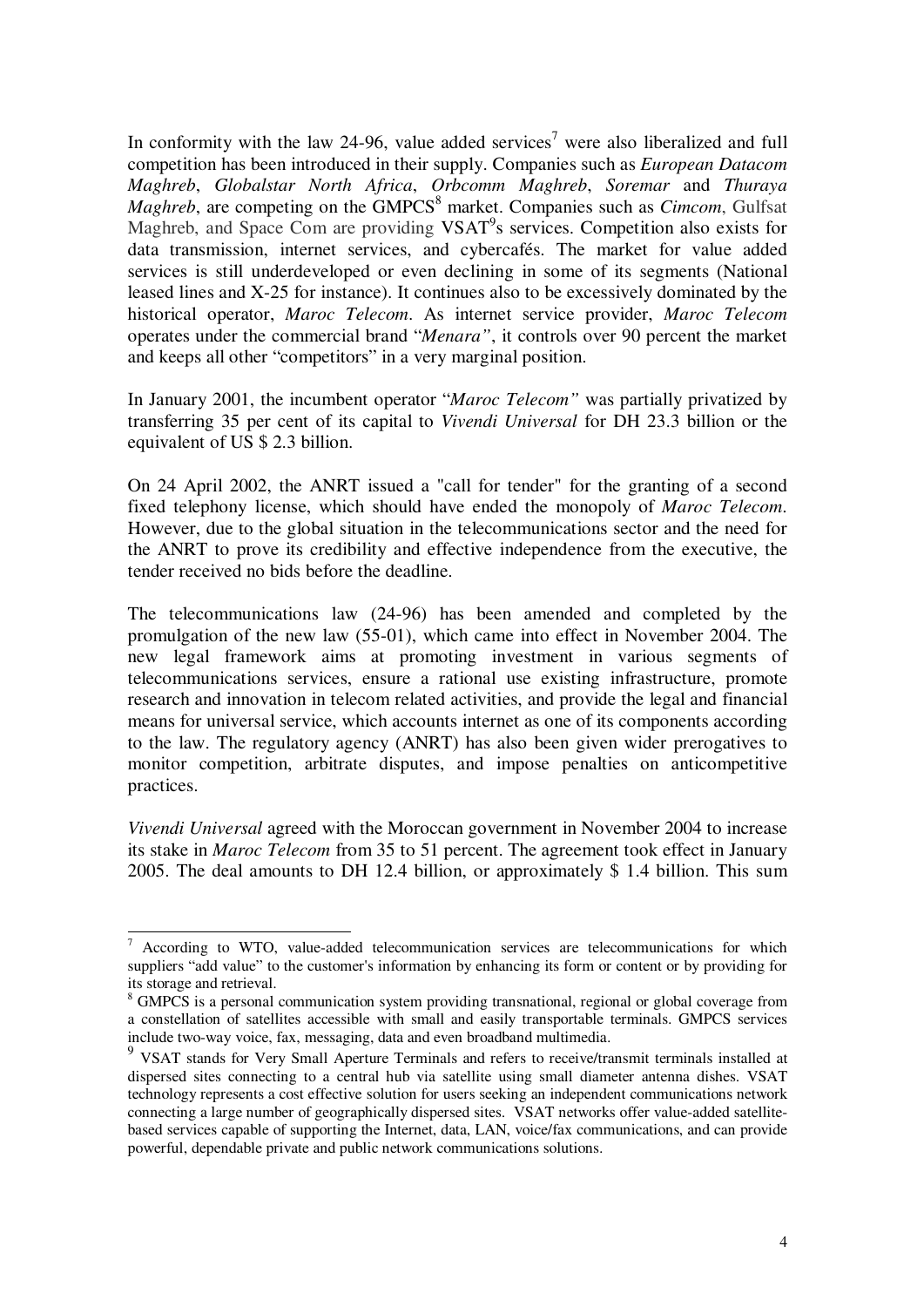includes the value of the additional 16% stake in the capital and a premium for continuing control by *Vivendi Universal*.

A further step in the privatization of *Maroc Telecom* has been made when the government decided to sell another 14.9 percent of the capital through an international public offering. The offering, which ran from 22 November to 7 December 2004, was oversubscribed 21 times. This IPO is the first international equity offering and offshore listing of a Moroccan company. It led to an allocation of 30 percent of the offering to overseas institutional investors, and the rest, 70 percent, to national investors (44 percent for corporate entities, 23 percent for individual investors and 3 percent for *Maroc Telecom* personnel). The *Maroc Telecom* IPO allowed the government to collect nearly US \$ 1 billion.

The process of liberalization has been reinforced by launching the second "call for tender" for the second fixed-telephony license that was finally granted to *Medi telecom* in July 2005 for DH 75 million. The license covers a local loop network, an inter-urban network, and an international network. Medi Telecom is expected to be operational on the fixed telephony market at the beginning of 2006.

## {Insert Figure 1}

More recently, in September 2005, *Maroc Connect*, the second Internet service provider in Morocco, was awarded the third fixed-telephony license by the National Telecommunications Regulatory Agency. The license provides for offering fixed line phone services within a 35km area. The capital of *Maroc Connect* is equally shared between "Attijari-Capital Risque" and "Fipar Holding" respectively subsidiaries of ONA<sup>10</sup> and CDG. The company paid DH 306 million or about US \$34 million to the government and is committed to invest some US \$ 110 million before the end of the first year of the contract.

The unilateral reform process was supported by multilateral commitments made by Morocco under the WTO's General Agreement on Trade in Services (GATS). Morocco participated in telecommunications negotiations (Telecommunications Agreement) under GATS which started in 1996 and made commitments that were annexed to the Fourth Protocol of GATS in February 1997 and went into effect in January 1998. Morocco committed not to impose any restrictions on market access for cross-border supply (mode 1), and consumption abroad (mode 2) for value added services (excluding telephone and telex). It has also committed not to impose any limitations on national treatment for the same services. A schedule of specific commitments that completes the 1997 commitments has been offered by the Moroccan authorities and came into force in October 2000. It indicates in a more comprehensive way the various commitments made by Morocco under each of the four modes of supply of telecommunications services. Morocco committed to keep some activities such fixed telephony, telex services and  $ISBN<sup>11</sup>$  under monopoly of *Maroc Telecom* until the end of 2001. However, for the

 $10$  ONA is the largest private financial holding in Morocco.

<sup>&</sup>lt;sup>11</sup> ISDN: Integrated Service Data Network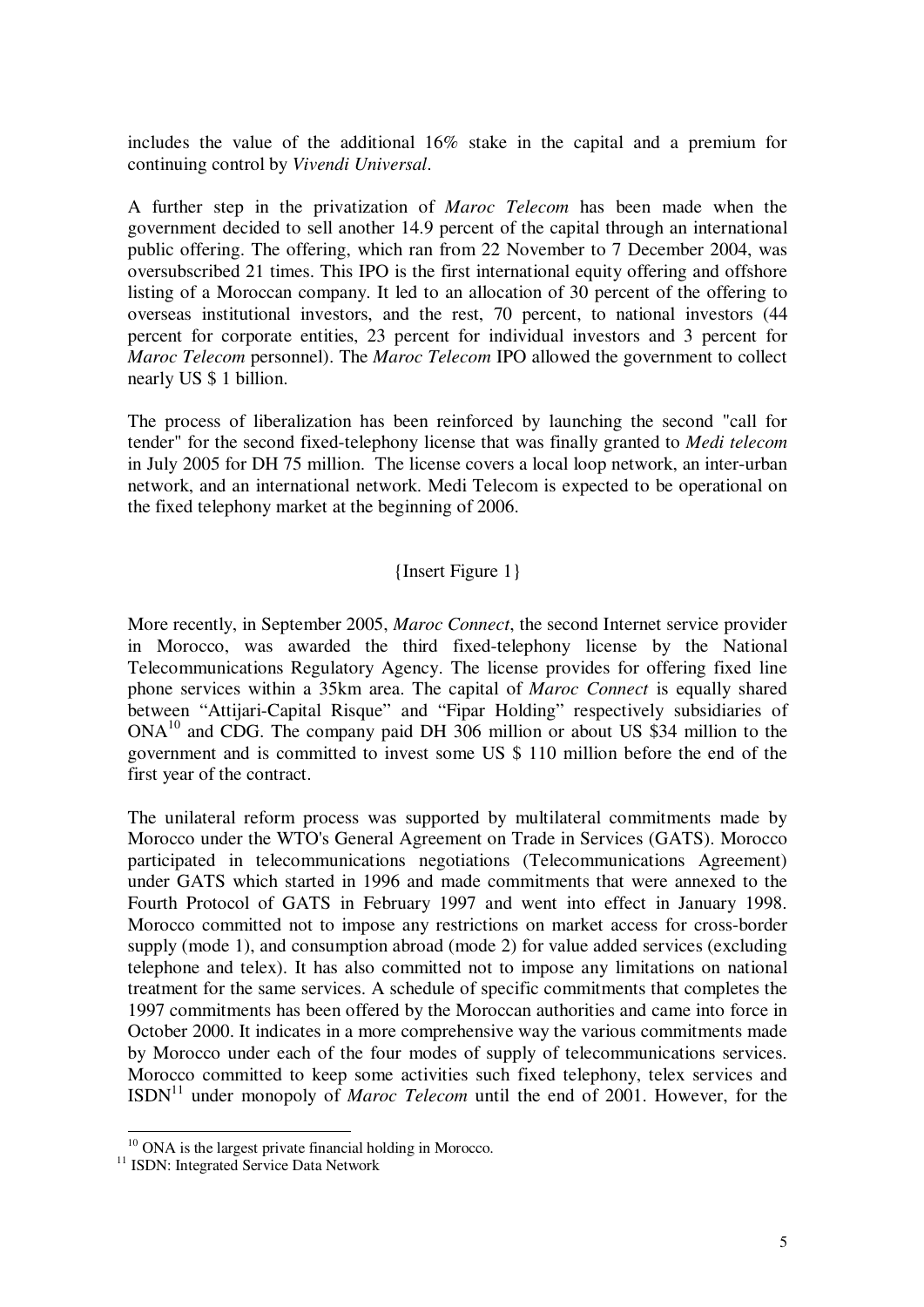extent of foreign participation in Maroc Telecom capital, no biding commitment has been scheduled. So far, Morocco has fulfilled its commitments and has even gone beyond as presented earlier.

#### <Insert table 1>

#### *b. Major developments in basic telecommunication indicators*

The telecommunication sector in Morocco expanded steadily following the process of its liberalization. The expansion has been particularly remarkable for the mobile telephony.

The number of telephone fixed lines increased from 400 000 lines in 1990 to almost 1 500 000 lines in 2000. However, due to the cream-skimming effect from the mobile, this number decreased by some 22 percent in 2001 and stagnated in 2002. The demand for the mainline network has been rising since 2003 driven essentially by an increasing demand for Internet connection. In 2004, Morocco has a telephone density of less than fifty lines per one thousand inhabitants, which is very low in comparison with other countries with the same level of economic development. In 2002, the average telephone density for middle income countries is 167 mainlines per 1000 people, 107 for MENA region and 585 for high income countries<sup>12</sup>. The demand for fixed lines continues to be dominated by residential subscriptions that represent 68 percent of the market, compared to 22 percent for professional use, and the rest, 10 percent, for public phones.

Regarding mobile telephone services, Morocco is referred to a success story in the region. Since March 2000, the mobile telephone market has been shared between two operators: *Maroc Télécom* and *Méditel*. Their market shares at the end of 2004 are respectively 67.5 and 32.5 percent. The number of subscribers rose from less than 400 000 subscribers in 1999 to 2.852 million in 2000, 6.2 million in 2002, and 9.3 million subscribers by the end of 2004. The last figures released by the ANRT for the end of September 2005 indicate that the total number of mobile subscribers in Morocco is approaching 12 million. Many remote areas with no previous telephone services are currently covered by the mobile phone network.

#### {Insert Table 2}

The spectacular boom of the mobile network has enabled Morocco to compensate for its lag in fixed line services and even to catch up with other middle income countries in terms of overall telephone penetration. This indicator stood at 35.4 percent at the end of 2004 and more than 40 percent on the basis of the last available figures of September 2005. However, a significant proportion of mobile phones in Morocco are run through prepaid cards (95 percent) rather than through regular subscriptions (only 5 percent), which might be detrimental for growth potential in the medium and long-run. In

<sup>12</sup> World Development Indicators (2004)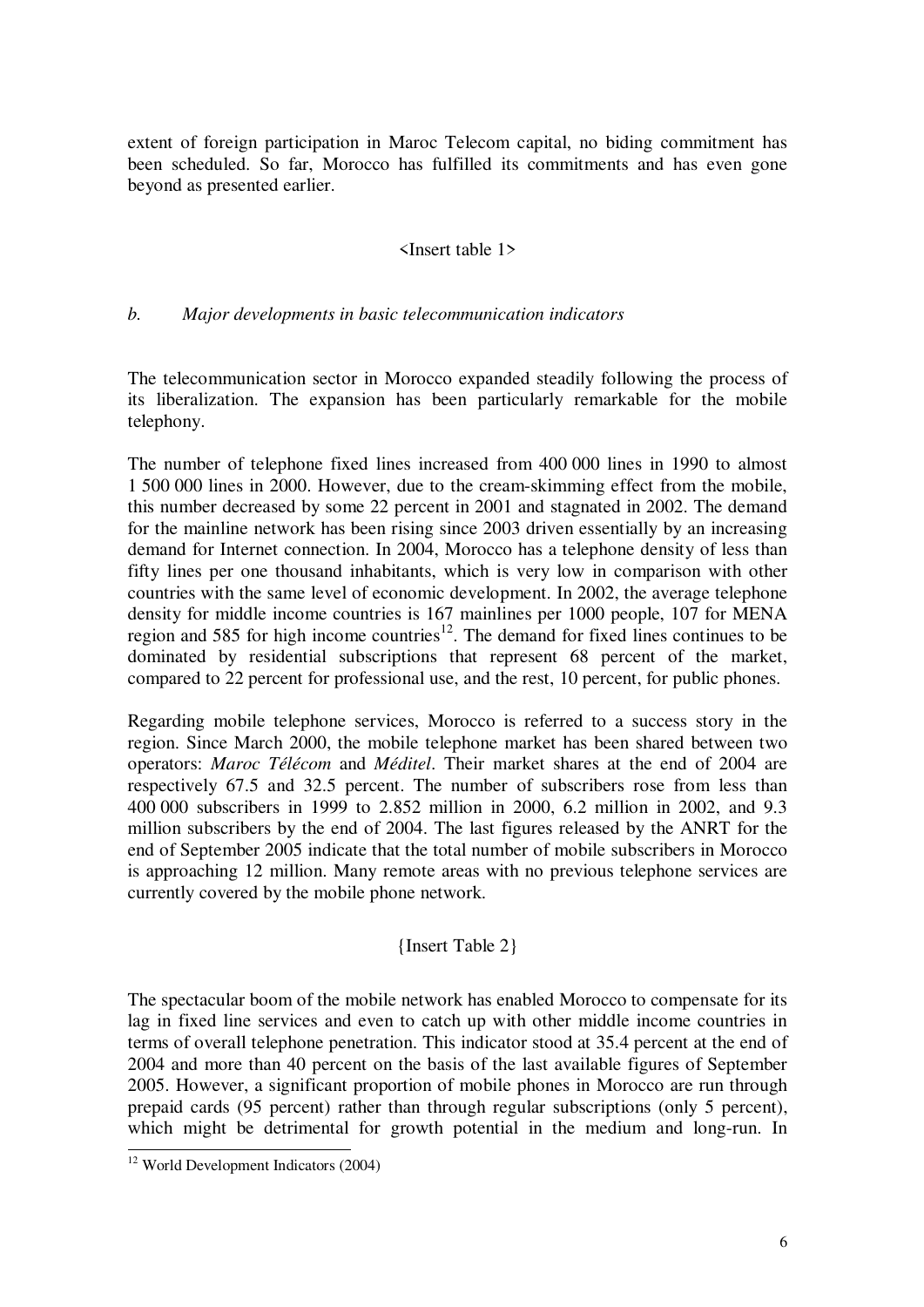addition, as indicated earlier, the upsurge in the mobile demand has been achieved at the expense of the mainline network. This cannibalisation of the market the mobile demand seems to be hampering internet development.

However, other factors contribute to the weakness of internet demand in Morocco. The illiteracy rate among adults in Morocco is one of the highest in the region and stands at 48 percent in 2004. The number of personal computers per 100 people is also very low. It did not exceed 2.36 in 2002 compared to 4.54 for middle income countries, 3.82 in MENA region<sup>13</sup>. The estimates provided by the National Regulatory Agency (ANRT) for 2004 indicate that 12 percent of households are equipped with personal computers $^{14}$ . So far, the cost of access and the lack of competition in fixed telephony also lie behind the low internet penetration rate in Morocco.

Due to the attractive commercial offers by *Maroc Telecom*, the *number of subscribers* has almost doubled over the first nine months of 2005 increasing from 113 170 to 206 452. Although the *number of internet users* is much higher as the number of cybercafés is growing, Morocco still compares unfavourably to both middle income countries, and the MENA region. The expected entry of new operators on the fixed telephony market is expected to foster competition and boost household as well as corporate demand for internet services.

## **2. The regulatory framework analysis**

Telecommunication sector reform in Morocco is a relatively recent process that effectively started with the adoption of the new telecommunication law in 1997 (*Law 24-96 on Postal and Telecommunications Services*). The Law 24-96 admits the principle of competition in all branches of the telecommunications market. The Law governs interconnection of various operators' networks and lays down the criteria and perquisites for telecommunication services' supply. The law 24-96 has been recently (November 2004) amended and completed by the adoption of the Law 55-01. The new law offers the legal means to effectively address new issues in telecommunication industry in a liberalized market.

The rest of this section analyzes the provisions of the regulatory framework governing telecommunication sector in Morocco. It focuses on the prerogatives granted to the national regulatory agency (ANRT), the legal regime under which each telecommunication activity can be undertaken. The section deals with other issues, very critical and highly sensitive in a newly liberalized market, such as interconnection, price regulation, frequency allocation and universal service<sup>15</sup>.

<sup>13</sup> World Development Indicators (2004)

<sup>&</sup>lt;sup>14</sup> With an average of 5 people per household, this figure is equivalent to 2.4 computers per 100 people. There is almost no change in comparison with the figure provided by the World Bank for 2002.

<sup>&</sup>lt;sup>15</sup> On the basis of the law 24-96 as amended and complemented by the law 55-01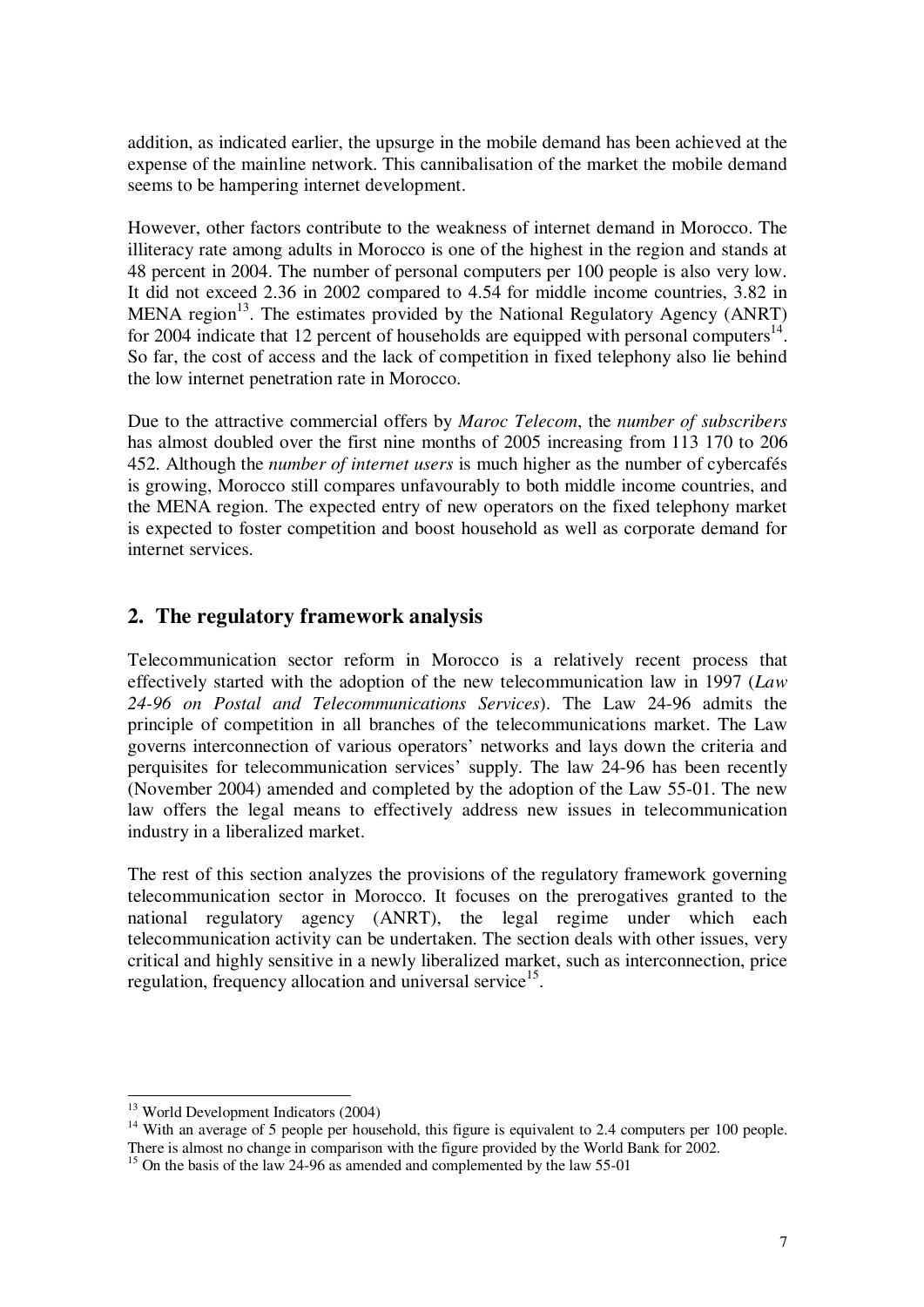## *2.1.Telecommunication Regulatory Agency*

The National Telecommunication Regulatory Agency (ANRT) is a publicly-owned entity endowed with legal independence and financial autonomy. It holds broad legal, technical and economic regulation powers adapted to the new requirements of a rapidly evolving sector which is highly strategic both nationally and internationally. The ANRT has been invested with wide authority for regulation, oversight and supervision, enforcement, and monitoring development of telecommunication sector. It is involved in all technical, economic and legal aspects of telecommunication operations and provided with legal means ranging from information request to ordering of injunctions and penalties.

In the *legal sphere*, ANRT is entrusted with the drafting laws, decrees an other legal texts regulating the telecommunication sector, preparing draft legislation with respect to the legal regimes governing operators' activities, preparing and keeping up to date the terms of reference setting out the rights and obligations of network operators, establishing the procedure for submitting interconnection disputes, designing rules governing the management and oversight of the radio frequency spectrum, issuing its opinion with respect to applications for the awarding of licenses, receiving declarations that are filed, expressing the intent to offer value-added services on a commercial basis, setting the conditions for undertaking investigations, Issuing authorizations to establish and operate independent networks. ANRT is also in charge of establishing the interconnection terms and conditions on a case-by-case basis.

Regarding its *technical regulatory* powers, ANRT is in charge of establishing the technical and administrative specifications for the acceptance of terminal equipment; granting certifications for manufacturing, importing, offering for sale and distribution of terminal equipment, and for its connection to a public telecommunication network; certifying telecommunication equipment testing and measurement laboratories which may be authorized to issue permits; establishing categories and technical conditions with respect to the use of radio networks and installations consisting of low-power and low-range equipment.

Regarding its *economic regulatory* powers, ANRT is in charge of proposing the tariff ceiling that can be charged for universal service; establishing licensing fees and other fees relating to attribution and renewal of licenses with respect to radio frequency assignments. ANRT is also in charge of developing a legal framework with a view to ensuring that free competition and the principle of equal treatment prevail, and to protect providers and as well as users from anti-competitive or discriminatory practices. ANRT ensures that all users receive equal treatment.

The law on telecommunication also specifies the responsibilities of ANRT and its powers regarding the security of communications, the confidentiality of information, and ensures that the needs of national defense and public security are met, that operators support regional and national development, and environmental protection, and they contribute in funding universal service objectives.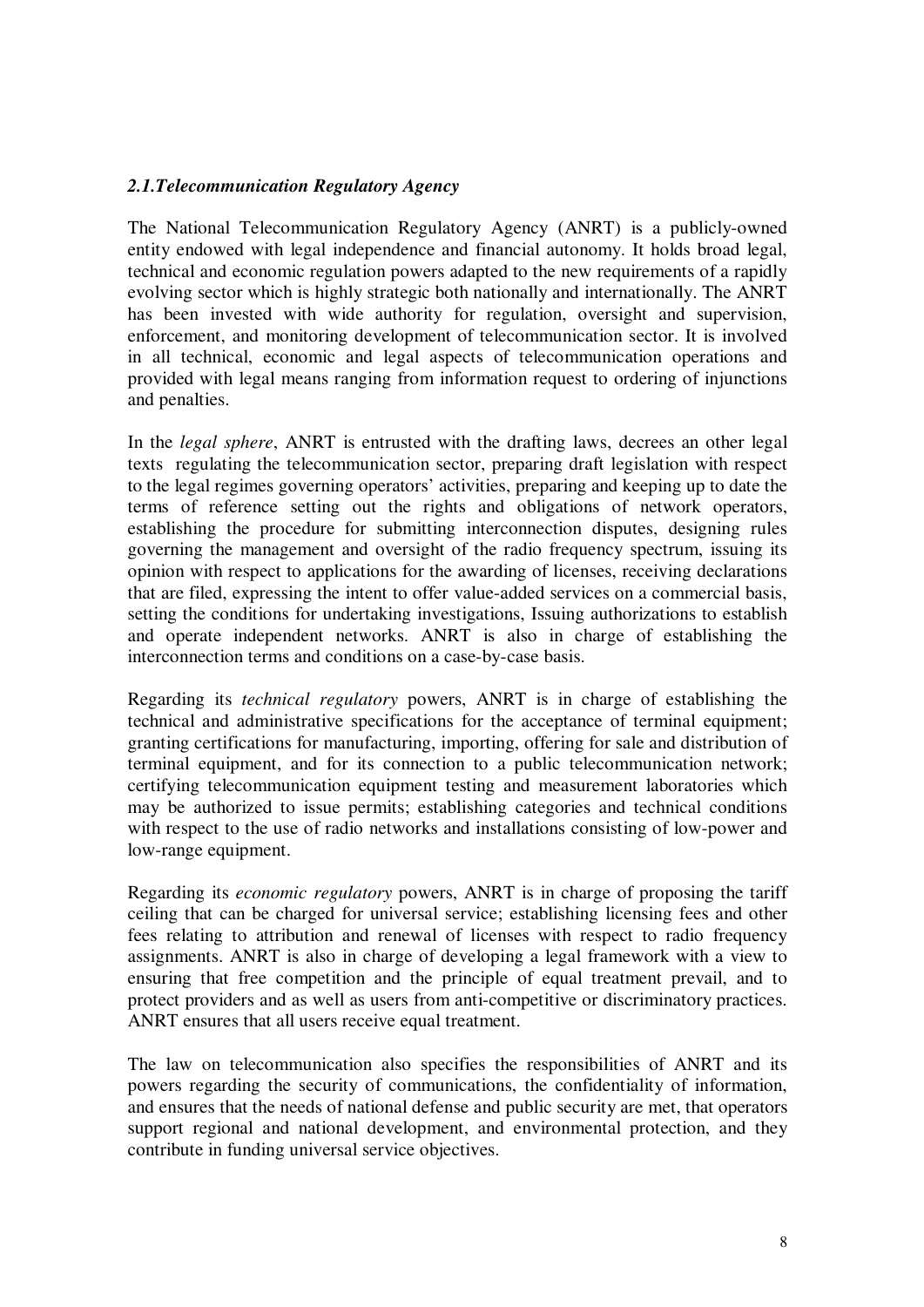The national regulatory agency has been provided with effective powers for investigating operators' compliance with laws and regulations in force and terms of licenses, authorizations and approvals granted in the telecommunication sector. It is also responsible for assuring compliance with provisions governing interconnection and those relating to dispute settlement.

#### <Insert table 3>

The ANRT power of investigation is exercised through inquiries, including on-site inspections and the requesting of any necessary information or documents that will enable the Agency to examine operators' compliance with their obligations and terms of reference.

The enforcement and penalty power is the strongest weapon with which ANRT is endowed to prevent anti-competitive practices by network operators. The law (55-01) has set various financial penalties depending on the type of violation committed.

- Operators not respecting to supply ANRT with the information required by the regulation in force regarding analytical accounting and the accounts audit, information regarding universal services, information on research and training, information on the general directory of subscribers, or on tariff offers are liable to a penalty of a maximum of one hundred thousand Moroccan dirham (DH 100 000).
- Operators and telecom services suppliers not respecting to supply ANRT with the information regarding the use of radio frequencies and the equipment of telecommunications, or deadlines to supply ANRT with the information required by the regulation in force or by the latter are liable to a penalty of a maximum of fifty thousand Moroccan dirham (DH 50 000).
- Operators and telecom services suppliers not respecting to supply ANRT with the information regarding other issues (not list above) are liable to penalties of a maximum of twenty thousand Moroccan dirham (DH 20 000).

If the holder of public telecom networks license fails to respect legal and regulatory texts provisions or his specifications document, and fails to conform to the formal notice addressed to him by the director of ANRT, he becomes liable to a warning that can be published in the official bulletin, to a total or partial suspension of the license for a maximum of 30 days, and/ or a fine of a maximum of 1% of the previous year's turnover exclusive of tax and net of the interconnection expenses.

The management and administrative bodies of the ANRT are structured into three entities: the board of directors (BD), the management board (MB) and general director (GD).

The BD consists, in addition to its president, of the representatives of the State and individuals from public and private sector appointed by decree for one five year period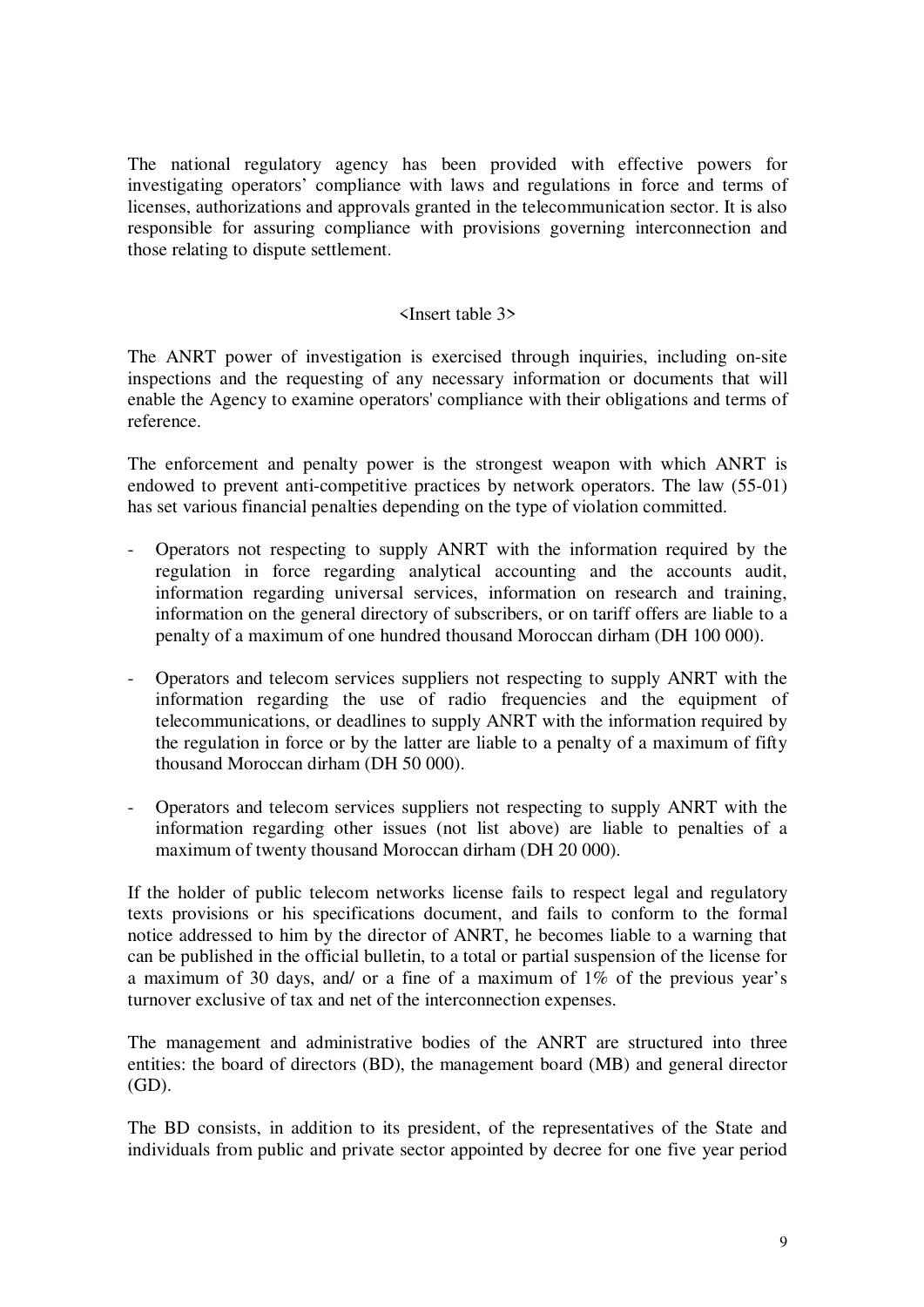for their technical, legal and economic skills in the field of information and communication technologies (ICT). The BD deliberates on the general focus of the ANRT and decides on its annual activity program, it examines the ANRT's management reports and meets as often as circumstances require but at least twice a year (before 31 May, to approve the financial statements for fiscal year-end, and before 31 October, to adopt the budget for the following fiscal year).

The MB assists the BD which deliberates on issues delegated by the BD. The MB is in particular in charge of settling disputes regarding interconnection. The members of the MB are appointed by the BD for a single five year renewable term.

The GD, appointed by the King by royal decree, holds all the powers necessary to manage the ANRT. The DG participates, in an advisory role, in the meetings of the BD and MB during which it assumes the role of reporter.

In order to enhance its transparency and accountability, ANRT establishes at the end of each fiscal year an annual report on its activities. This report is sent to the Prime Minister, and published in the Official bulletin. It allows making activities of the ANRT public and ensures that regulatory functions are performed transparently.

The power and credibility of ANRT have been put to test over the last few years over settling disputes on interconnection fees, and through license allocation. The decisions made by ANRT show both its independence and effectiveness in regulating the market and handling telecommunication related affairs.

#### *2.2.Legal regimes in telecommunication sector*

Different legal regimes are in place in the telecommunication sector (under the law 24- 96 promulgated in 1997 and the law 55-01 officially issued in November 2004) depending on the nature of services provided.

The *licensing regime* applies to public telecommunication networks that make use of the public domain or the radio frequency spectrum. The License is granted by government decree to any legal entity selected in a call for tender. The legal entity selected in a bid has to comply with the general principles of operating public telecom networks as well as with specific provisions stipulated in the call for tender. These provisions relate to the establishment of the network, provision of the service, coverage area for the service, radio frequencies and blocks of numbers assigned, as well as conditions with respect to access to high points that are in the public domain. There are also minimum requirements as to professional and technical qualifications, and financial guarantees imposed to applicants. The call for proposals specifies access conditions to and interconnection with public telecommunication networks, and can also, specify the terms and conditions for leasing any components of those networks.

The *authorization regime* applies to independent networks that may be established and operated by any individual or legal entity. The authorization is granted by the ANRT. It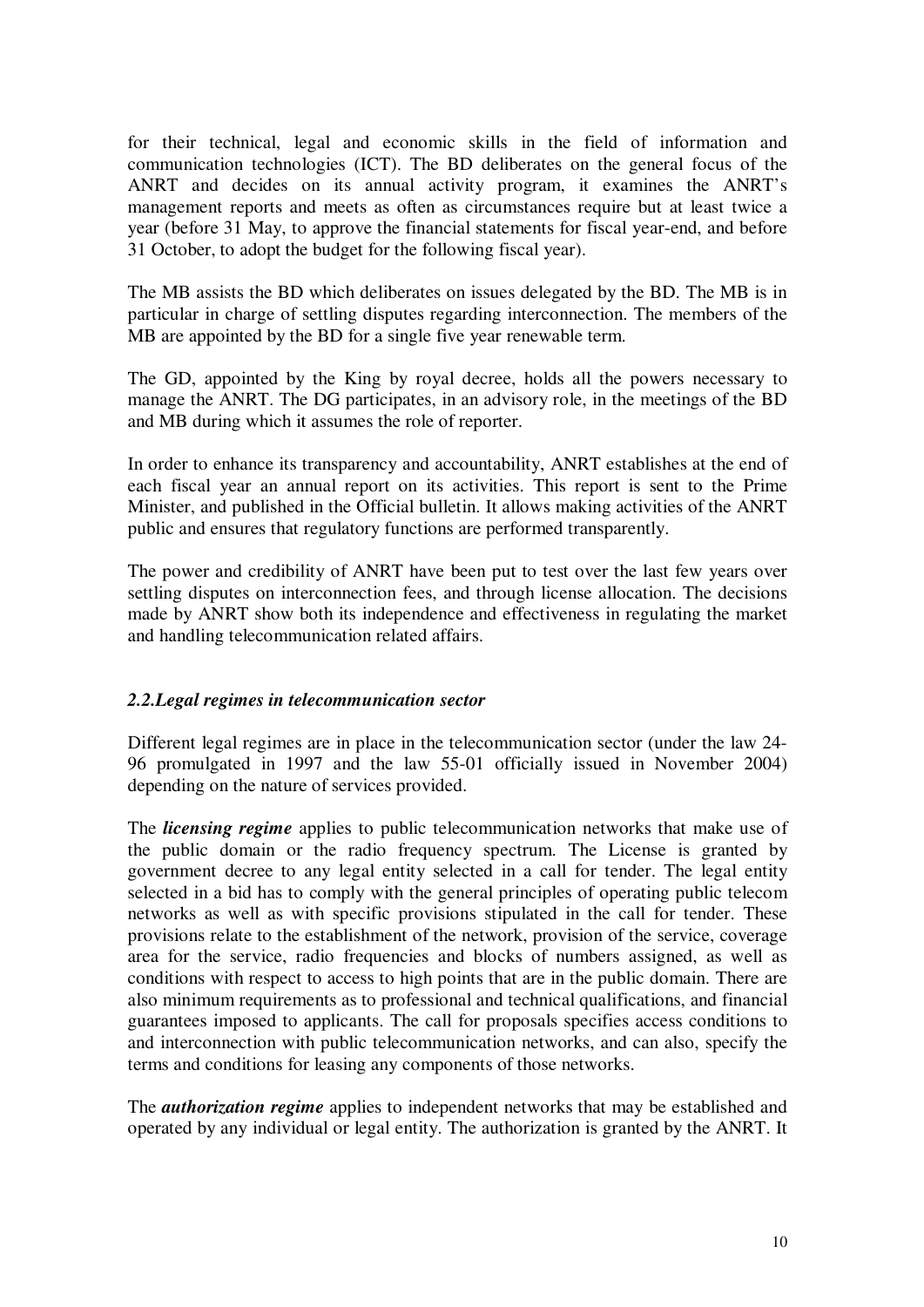can be issued only if such networks don't interfere with the technical operation of existing networks.

The *approval regime* applies to terminal equipment that are intended to be connected to a public telecommunication network to radio facilities whether or not connected to public network, and to laboratories for the testing and measurement of telecom equipment. The approval is issued by the ANRT or by a test and measurement laboratory.

The *declaration regime* applies to value-added services, fixed by regulation. These services may be freely provided by any individual or legal entity after having submitted a declaration to the ANRT. The latter notifies within two months, eventually, its opposition if it appears that service offered undermines safety, public order or is contrary to morality and common values.

Any supply of telecommunications services is *subjected to commercial presence*. Thus any foreign company wishing to provide telecommunication services or infrastructure must establish its subsidiary in Morocco.

License-holders are bound by various obligations among which: fair competition, obligation to keep independent financial accounts for each network and service operated, confidentiality and neutrality of service with respect to the messages transmitted, requirements in connection with national defense and public security, conditions with respect to providing the information required for an annual directory of subscribers, and obligation to comply with international agreements ratified by Morocco.

Internet access providers are not qualified as telecom operators. They are not subject to the licensing regime, but simply must file a declaration with ANRT. However, this does not rule out that they are subject to the general obligations set in Law 24-96 and 55-01 in addition to the terms of their declaration. The declaration sets out the terms and conditions under which services are to be provided.

The Internet access service must, under a leasing agreement, use the linkage facilities of one or more of the existing public telecommunication networks unless the Internet access provider holds a license itself and wishes to use the linkage facilities of the network covered by that license.

#### *2.3.Mechanism of licenses allocation*

The awarding of the second GSM license represented a significant success for the ANRT. It is worthwhile to examine the procedure in detail.

ANRT initiated the process for awarding a second license for the establishment and operation of a mobile public telephone network according to the GSM standard. In 1998, a *GSM-2* Project Team was set up within ANRT, and an invitation for expressions of interest was issued. The procedure was completed in 1999 when the license was awarded. The steps whereby the process was carried through to its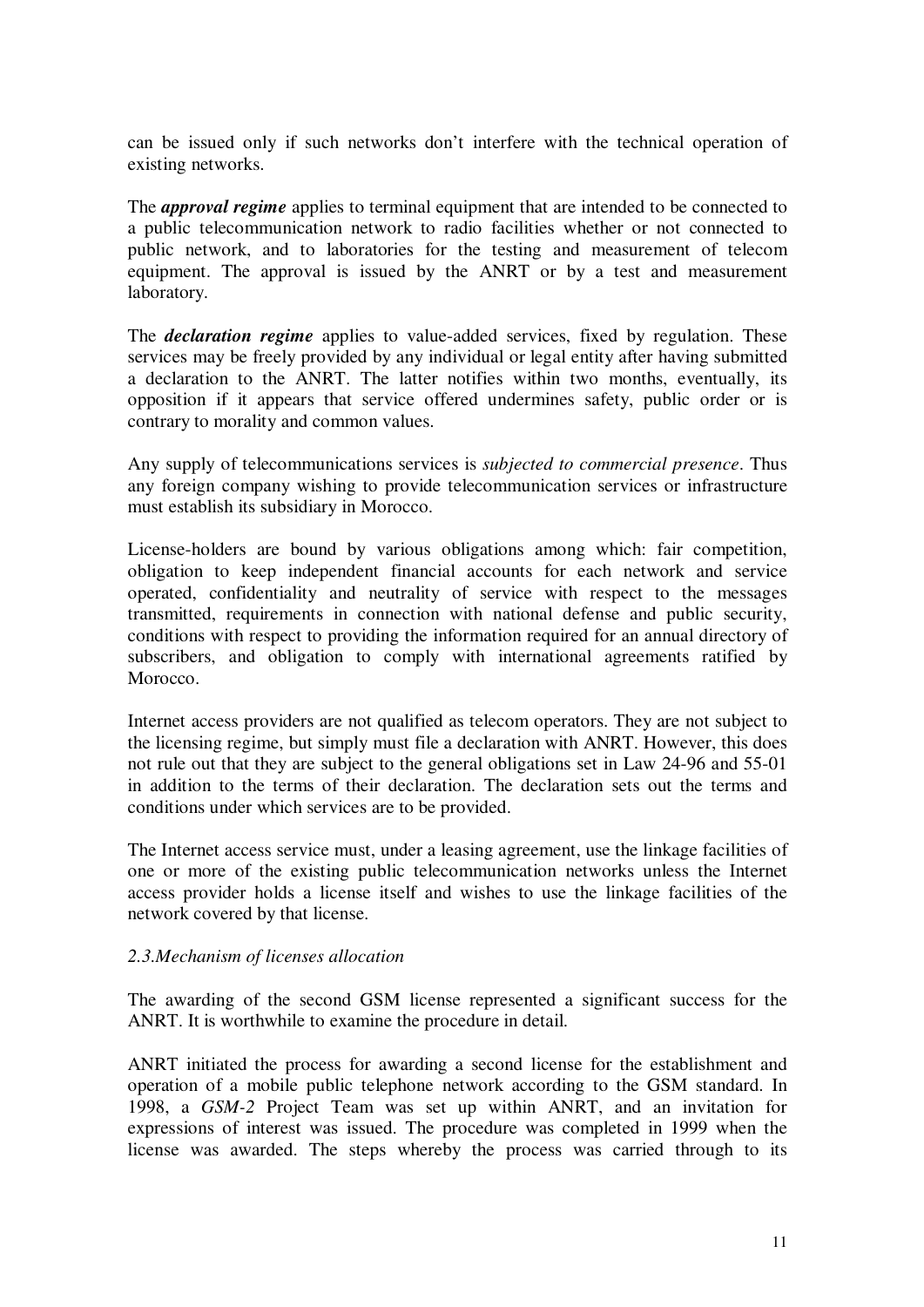conclusion were as follows: establishment of a specific organizational unit to administer the project, issuing of an invitation for expressions of interest<sup>16</sup>, selection of a bank to advise on the procedure, pre-qualification process, finalization of the terms of reference, issuing of the call for bids, and the publication of the notice ranking the bids.

The key provisions set forth in the terms of reference cover the following areas: the duration of the license, which was fixed at 15 years, terms and conditions for the establishment and operation of the network, the possibility of the successful bidder constructing its own transmission network, authorization to provide subscribers with direct international access from 1 January 2002, a period of exclusive operation of four years, mechanisms for contributing towards the general objectives of the State, mechanisms for paying financial counterpart funds and various fees, itemization of the various responsibilities of the successful bidder.

## *2.4.Frequency allocation*

The frequency spectrum in Morocco forms part of the State's public domain and ANRT is responsible for allocating frequencies to the various users (ITU (2001)). It is also in charge of enforcing restrictions with regard to any encoding of information exchanged, spectrum planning, and coordination at the international level. ANRT has already allocated frequencies for independent radio networks, public entities, government ministries, diplomatic missions, security agencies, and operators of public telecommunication networks, (Médi Telecom, Maroc Telecom).

## *2.5.Price regulation*

In the initial phases of the reform process, competition is not fully developed and an asymmetry exists between the incumbent operator and new entrants (ITU (2001)). ANRT has been particularly concerned about abuse of a dominant position in the marketplace and predatory pricing for mobile and Internet services. The Agency regularly reviews changes in the tariffs charged and particularly when they relate to access to universal service.

## *2.6.Universal service<sup>17</sup>*

The concept of universal service was first introduced in the Law 24-96, which defines it as "*making available to everyone of a minimum service consisting of a telephone service of specified quality at an affordable price, the connection of emergency calls, the provision of an information service and a directory of subscribers, either in printed or in electronic form, and the provision throughout the country of telephone booths installed in public places, all in keeping with the principles of equality, continuity, universality and flexibility*".

<sup>&</sup>lt;sup>16</sup> 15 international operators had made submissions: Deutsche Telecom, France Télécom, GTE, CGSAT, Telecel, SBC, Stet, Telecom Portugal, Telefónica, Telia, MTN, Rumeli, Investcom Holding, TIM and Vodafone.

<sup>&</sup>lt;sup>17</sup> On the basis of ITU (2001), "Effective Regulation, Case study: Morocco"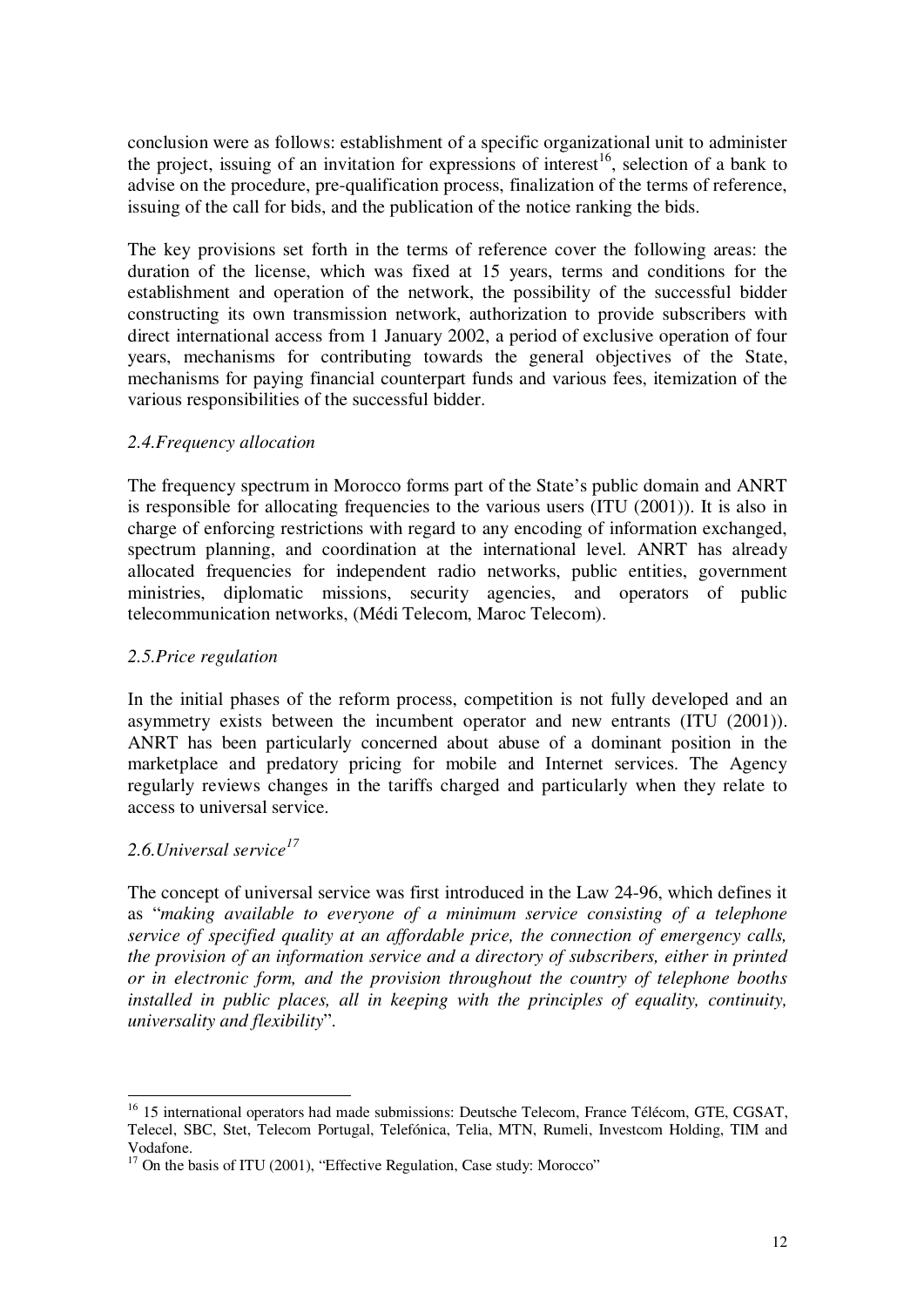Under Article 40, the incumbent (Maroc Telecom) is charged with providing universal service together with other operators. The cost of universal service, however, is shared amongst all telecommunication operators. All operators of public networks are required to make a contribution towards universal service equivalent to 2 percent of their turnover net of taxes and interconnection fees. A special fund devoted to Universal Service was created by the financial law of 2005 and managed by the regulatory agency.

## *2.7.Interconnection*

The concept of interconnection refers mainly to two types of services. First, reciprocal services offered by operators of networks that are open to the public, which allow all users to communicate freely with one another, regardless of the network to which they are attached or the services they use. Second, services offered by the operator of a network that is open to the public to a provider of telephone service that is open to the public.

ANRT has broad responsibilities regarding technical regulation of interconnection. In particular, it is in charge of approving technical and tariff quotations offered by operators, revising interconnection agreements whenever necessary, settling disputes in regard to interconnection. Dominant operators are compelled to maintain separate accounts for their interconnection activities as to ensure transparency and avoid discriminatory treatment among various operators.

## **3. Assessment of barriers to trade in the telecommunication sector in Morocco**

It has been emphasized (Achy & Hassani 2005) that measurement of barriers to trade in services is very challenging and much more complex than the case of trade in goods. Yet, measurement of trade in services is very crucial to policy makers in their bilateral, regional and multilateral negotiations. The main objective of this section is to provide a first assessment on the potential impact of regulating the telecommunication sector in Morocco along the European Union lines. The basic assumption that lies behind this exercise is that by removing barriers to trade, liberalization will increase competition in the domestic market, and reduce the price of telecommunications services. This first order effect of liberalization is expected to make consumers better off by improving their surplus. In addition, since telecommunications services are inputs for other activities, any reduction of their cost will improve competitiveness and generate wider economic effects. Hence to study welfare effects of adopting the EU regulation in the area of telecommunications; we shall consider not only the effect on consumer surplus due to the change in price of telecommunications but also those effects owed to changes in the price of other commodities.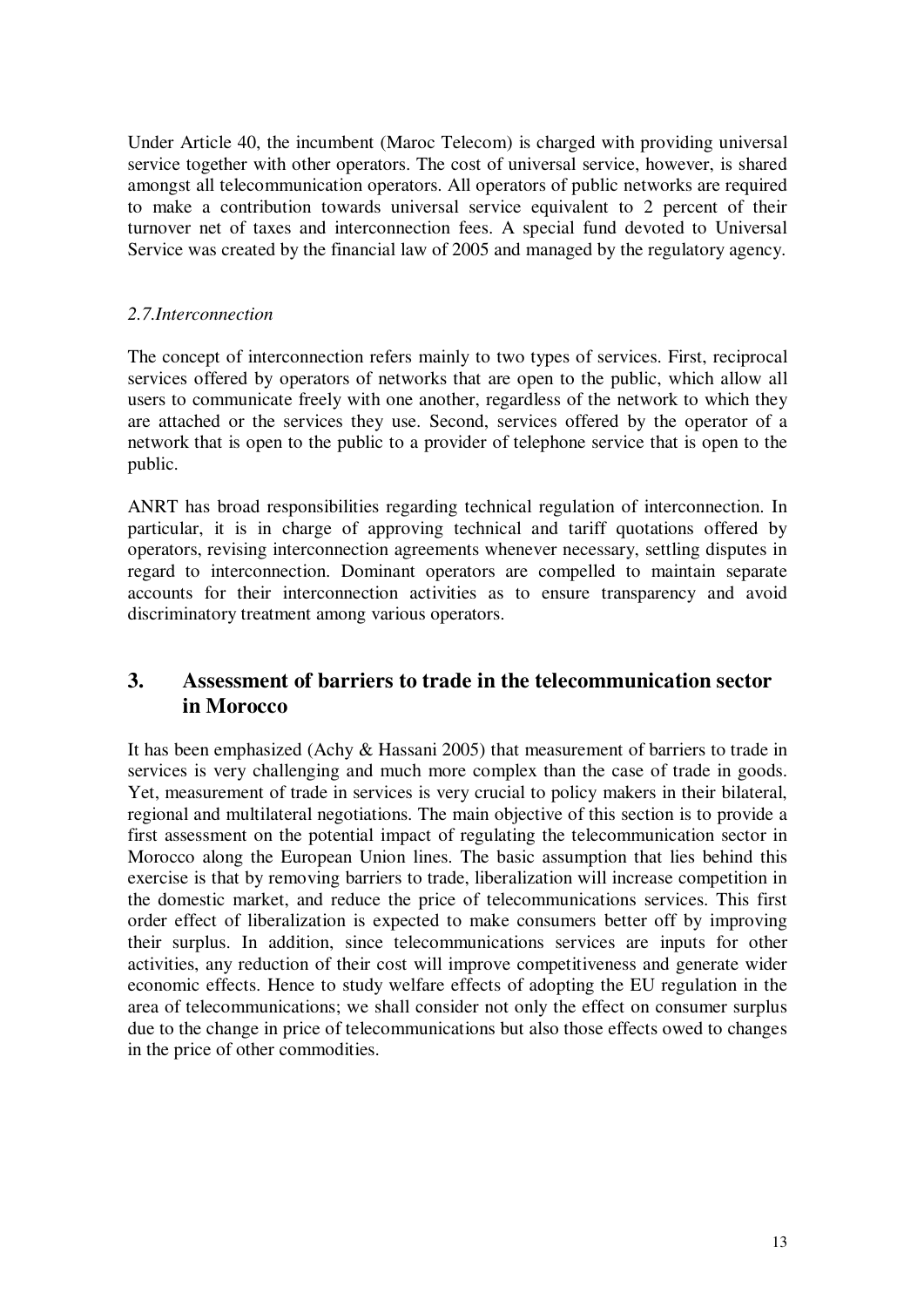## *3.1 Literature review*

Various methodologies have been used to quantify barriers to trade in services: frequency indexes based either on actual restrictions or commitments scheduled by countries under GATS, quantity-based measures and price-based measures.

GATS schedules provide information on measures affecting services trade as related to market access and national treatment both by service sector and by mode of service supply. It is then possible to identify barriers to commercial presence or foreign direct investment (mode 3) as well as those restraining cross-border supply of telecom services (mode 1). However, the information contained in the GATS schedules suffers from various limitations. First, commitments contained in the national schedules do not include any information on services which have been left unbound or which have not been included in the schedules<sup>18</sup>. Information in the national schedules reports only commitments and does not reliably reflect the actual restrictions. Third, it is very difficult to assess and compare the relative restrictiveness of measures contained in GATS schedules among sectors or countries.

The quantity-based methodology makes use of penetration models to estimate the quantity wedge existing between actual and consumption volumes in fully liberalized environment. The price-impact approach follows a similar approach in order to estimate the price wedge existing between the actual price of a service and the hypothetical price of the service once all restrictions have been removed (Deardorff and Stern (2004)).

For the specific case of telecommunications, Warren (2000a) used a 1997 survey by the International Telecommunications Union (ITU) to construct a set of policy indexes for 136 countries taking into account actual market structure and performance indicators. The indexes have been constructed to incorporate the limitations on market access (MA) and national treatment (NT) for two modes of supply, cross-border trade and foreign direct investment.

Entry barriers impede either cross-border trade or limit FDI in telecommunications. Technological changes are rendering the first category of barriers less and less effective and it becomes virtually impossible to limit access of residents to foreign telecommunication services directly through international calls. However, foreign firms aiming at supplying cross-border services may not be allowed to operate from their home country and be required to have a physical presence in the market. Regarding impediments to FDI, foreign capital may be limited by legislation, administrative decree or terms of concession. Entry of foreign telecom providers may also be prevented by asking them to construct and operate their own networks instead of leasing existing networks.

An important constraint on operations arises from the lack of effective regulation that guarantees fair network interconnection. Usually, the national network is controlled by a dominant carrier, which also competes with new entrants (domestic and foreign) in the final product market. Another constraint is the existence of non-transparent and

 $18$  Unbound services are assumed to be fully restricted, but this may not actually be the case.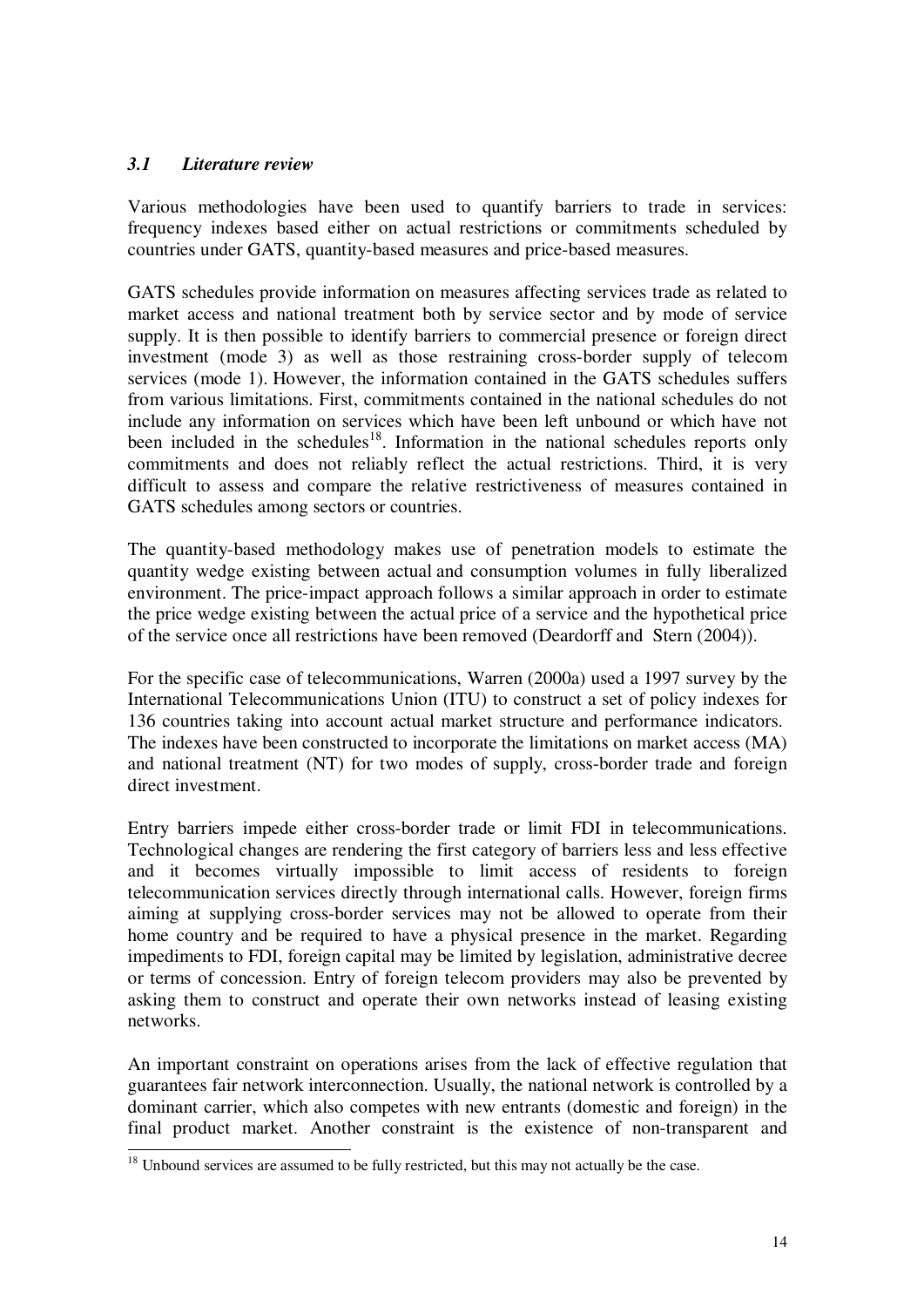discriminatory standards. Incompatibility of telecommunication systems can represent a substantial extra-cost for foreign suppliers and may force them to adopt incumbent standards in order to connect to the local network (Warren (2000a)).

In order to assess the economic impact of these restrictions, Warren (2000b) uses penetration models to quantify the impact of limits on competition upon fixed network services and mobile telephony consumption using a sample of 20 countries. Restrictions on competition are accounted for through a simple count of the number of operators (fixed and mobile) and by the inclusion of the indexes described earlier (Warren (2000a)). The policy variables used are based on data for 1997. Warren shows that liberal policies increase both fixed and mobile network penetration. The results are used to estimate the quantity impact of barriers to trade in each country of the sample. Tariff- equivalent can be then deduced from these quantity-impact measures. Warren concludes that the major beneficiaries are primarily developing countries, where significant increases in penetration are expected if more liberal policies were adopted.

Trewin (2000) applies a price-based methodology to estimate the price-wedge arising from restrictions to trade in telecommunications services. Tariff equivalents are deduced from a decomposition of the price wedge. Prices of telecommunications services are estimated using output and input measures, as well as others related to policies and quality of services. Using a time series of ITU-based data over the period 1982-1992 on 37 countries, Trewin shows that telecom services in high income countries appear to be more capital-intensive and dynamic than low-income countries, in which these services are costly, labor-intensive and static. Trewin suggests that these last aspects could be reflecting policies in terms of pricing, labor arrangements and competition.

## *3.2. Computation of restrictiveness index for Morocco*

Our objective in this research is to measure the degree of restrictiveness to trade and FDI in the telecommunication sector in Morocco.

Restrictiveness indexes computed by Warren (2000a) are based on a 1997 survey by the International Telecommunications Union (ITU). Table 3 reports these indexes for a subset of countries. It reveals that the degree of restrictions to trade in telecommunications services for Morocco is extremely high. The index takes the value 0.9 compared to 0.9333 for Tunisia, 0.7987 for Turkey and 0.6333 for Egypt.

#### <Insert table 4>

Considering 1997 as the base case, the expected price reduction in telecommunications services in case Morocco fully liberalizes its market is remarkably high as it amounts to 1000 percent according to Warren's computations.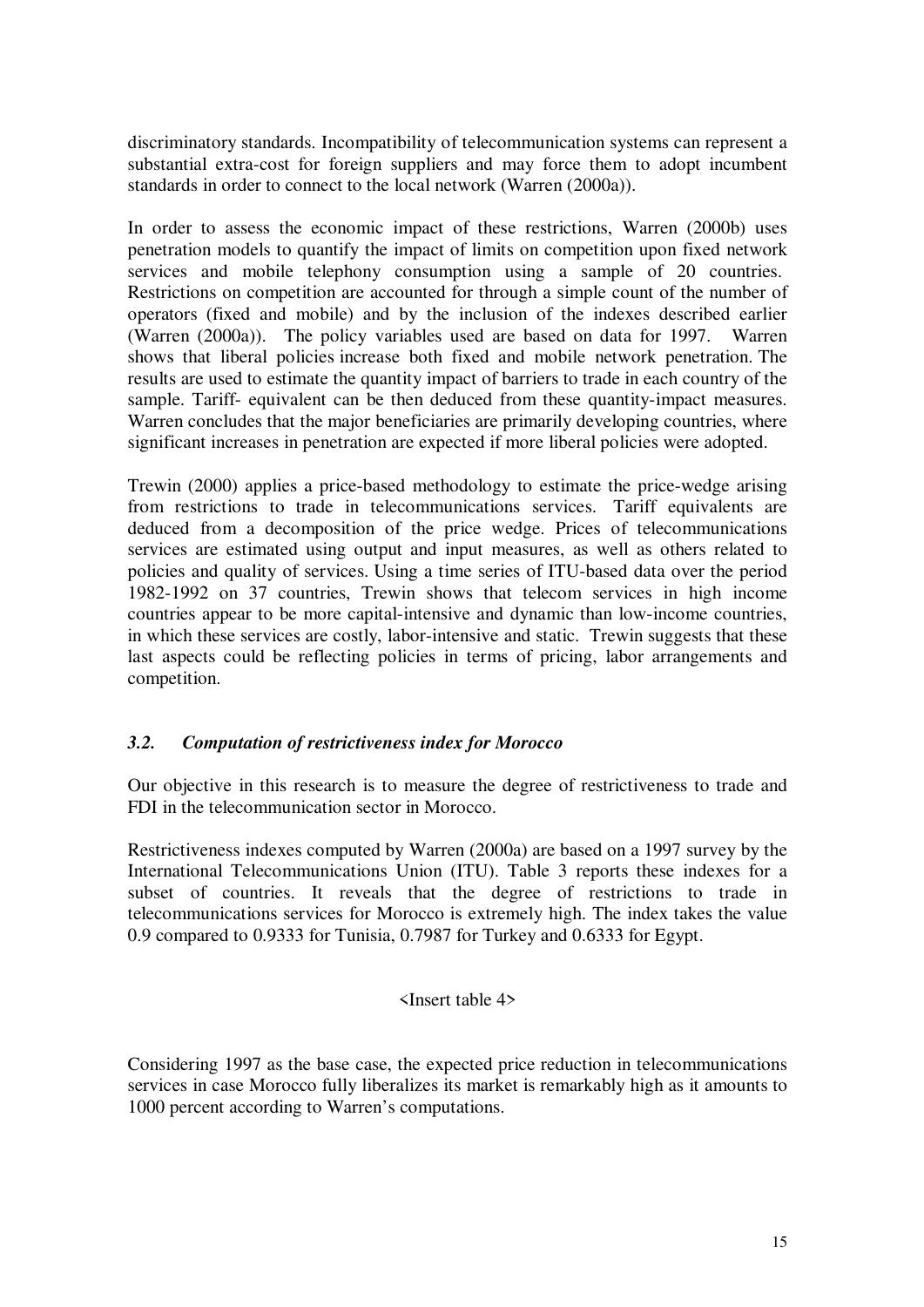#### <Insert table 5>

However, given the dramatic changes recorded in telecommunication landscape in Morocco over the last few years, it would not be relevant to consider 1997 as the base case for assessing the welfare effects. The telecommunication law was passed in 1997 and then completed in 2004; the independent regulatory agency was created in 1998; the second GSM license was attributed in 1999 and value added services were fully liberalized; the incumbent was partially privatized in 2001 and effectively controlled by a foreign shareholder (Vivendi Universal) since 2004; a second license of fixed telephone services was attributed in July 2005 covering a local loop network, an interurban network, and an international network; and finally a third license for offering fixed line phone services within a 35km area was granted in November 2005. Operations under both licenses are expected to start in 2006.

To account for these changes, we computed updated restrictiveness indexes for telecommunications services in Morocco based on a methodology similar to that of the Australian Productivity Commission developed by McGuire and Schuele (2000) for banking services and Warren (2000a) for telecommunications services. Following Boylaud and Nicoletti (2000), who pointed out that telecommunications services are heterogeneous, we consider that it may not be appropriate to compute a single index to account for regulatory and policy environments in the whole telecommunication sector. Therefore, three restrictiveness indexes have been computed covering the three main activities (fixed lines, mobile and value added services). The same exercise has been done by Boughzala (2005) for the telecommunication sector in Tunisia.

The three steps methodology more comprehensively described in (Achy & Hassani 2005) has been applied. In the first step, all potential restrictions are listed and classified into categories. Weights are assigned to them respectively depending on their importance. These weights indicate how significantly each category of restrictions would limit service suppliers from competing in the market. In the second step, a score is assigned to each category based on available data, surveys and interviews. The assigned scores range from 0 (absence of restrictions) to 1 (high degree of restrictiveness). For each category, the restrictiveness index component is obtained by multiplying the assigned score by its corresponding weight. Finally, the restrictiveness index is calculated by summing up the various components.

It should be noticed that the scores reflect not only the state of regulations but also the perception of their effective implementation. For instance, the market for fixed telephony is still under monopole in 2005, but the attribution of the second and the third license is already felt on the market (market contestability). This anticipated entry of new competitors pushed *Maroc Telecom*, the incumbent operator, to start behaving as if it were already in 2004 and 2005 under some degree of competition.

On the basis of our computation, restrictiveness indexes for fixed telephony, mobile telephony and internet services in Morocco in 2005 are respectively 0.34, 0.21 and 0.26. These figures lead to an overall restrictiveness index, obtained as simple arithmetic average, of 0.267. As the three activities are not of the same importance, an adjusted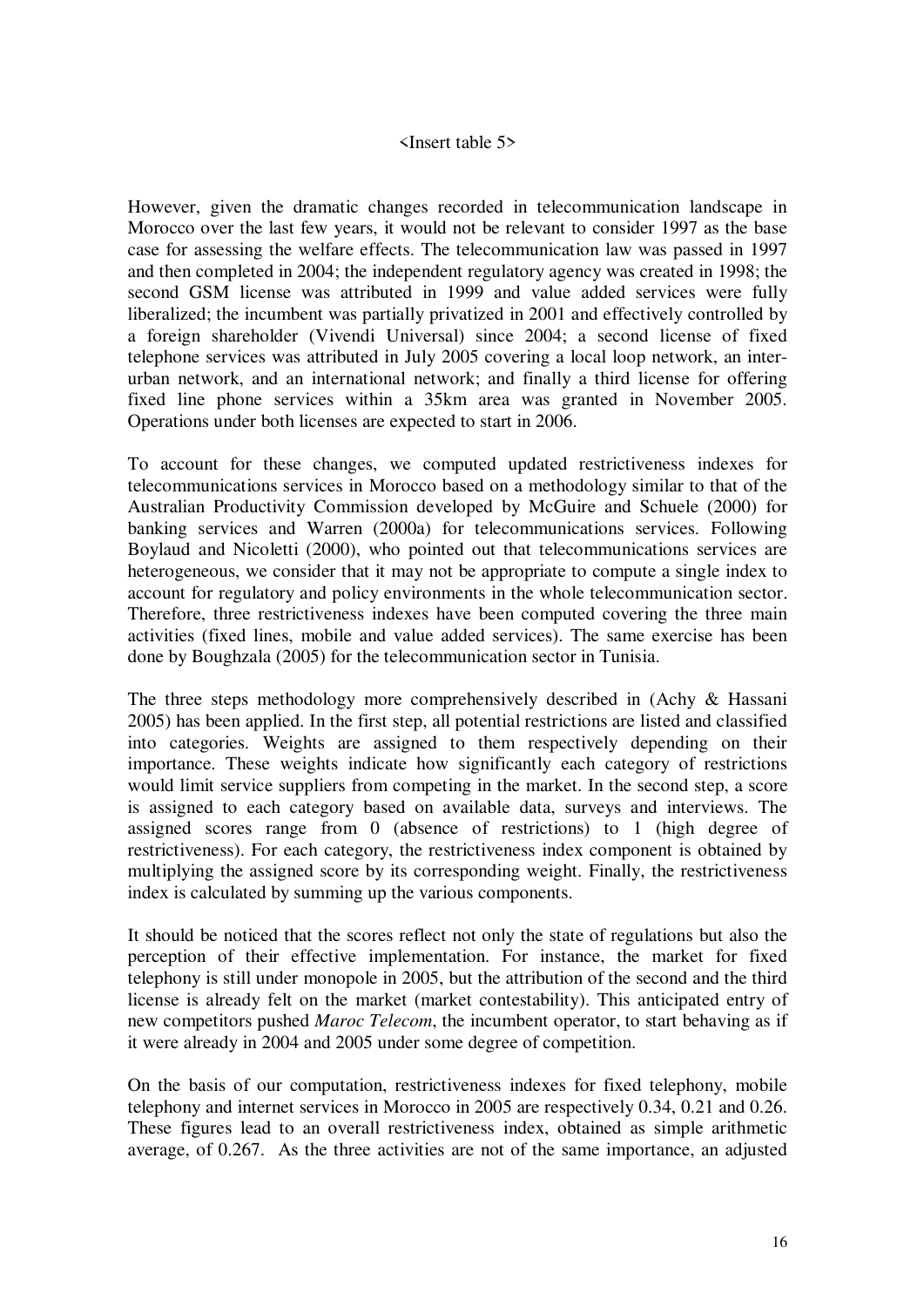index has been computed by weighting each activity by its corresponding share of the total turnover in telecommunication sector in 2004. The overall restrictiveness index on the basis of this alternative computation is 0.278, which is not significantly different compared to the unadjusted index.

The Restrictiveness index computed by Warren on the basis of 1997 data was much higher than ours because all liberalization reforms in telecommunication sector in Morocco have been implemented after 1997, as has been extensively presented earlier.

However, the degree of restrictiveness in telecommunications services in Morocco is still higher when compared to the European countries. According to Warren (2000a), restrictiveness indexes in 1997 for Finland and UK were (0.00), Netherlands and Denmark (0.03), Germany (0.05), Austria (0.13), Italy (0.14), Luxembourg (0.17), Belgium (0.20), and France (0.21). Since 1997, the European Commission has adopted several directives to ensure that telecommunications markets are open and fully competitive (Akdemir et al. (2005) for a review of the regulatory framework in the European Union). Therefore, adopting the "*acquis communautaire*" would mean removing all the remaining restrictions.

## *3.2. Tariff equivalent of impediments to trade in telecommunication sector*

The tariff equivalent is the additional price paid by consumers due to the existence of various restrictions. Theoretically, the presence of restrictions affects access, quality and price. Under liberalization and full competition, telecommunications services would be accessible to a wider range of customers; of a better quality, and cheaper than under restrictions. The focus of this paper is on *price-based measure* of *the* impact of liberalizing telecommunications services. The two other components are also highly important, particularly when access to fixed telephony and internet services are extremely limited. However, these dynamic components require more data and specific approaches to assess their potential effects.

The tariff-equivalent approach derives estimates of barriers to trade from the difference between current prices and prices that would prevail once all restrictions were abolished.

By extending the findings of Warren (2000a) in converting the overall restrictiveness index for telecommunications services in Morocco, estimated to (0.278), we obtain a tariff-equivalent of (32 percent). In other words, the extent of existing restrictions increases the price of telecommunications services by 32 percent compared to what would prevail under full liberalization. Our calculation also indicates that the magnitude of the tariff equivalent amounts to 40.5 percent for the fixed telephony, 29.7 percent for internet services, and only 23.4 percent in the mobile telephony. These results provide evidence that full liberalization of telecommunications services would benefit users particularly in fixed telephony and internet services. The expected price reduction for mobile services is relatively lower but still significant in absolute terms.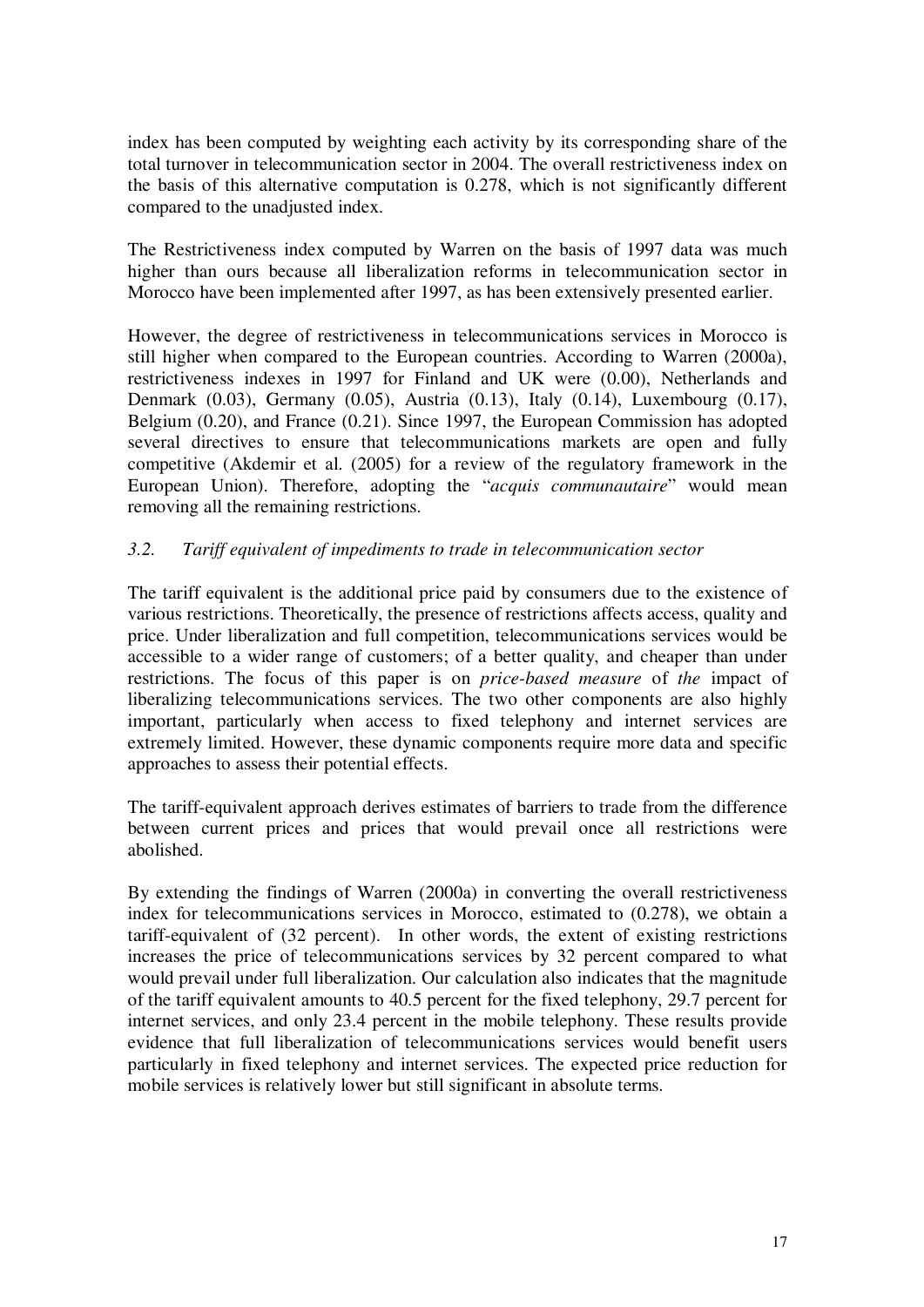## **4. Welfare effects of fully liberalizing telecommunications services**

The objective of this research is not only to quantify the magnitude of barriers to trade in the telecommunication sector, but also to provide an assessment of the impact of these barriers on the rest of the economy. The same exercise has already been done in the area of removing barriers on goods using econometric, as well as partial and general equilibrium methodologies. The relevance of this assessment arises from the need to understand how the removal of barriers to trade in such services will affect conditions of competition, productivity, allocation of resources, and economic welfare within and between sectors and countries (Deardorff and Stern 2004).

On the basis of our previous calculations, the adoption of the "*acquis communautaire*" in the telecommunication sector would result in a 32 percent decrease in the price of telecommunications services, which would make consumers better-off by increasing their surplus. But since telecommunications services are inputs used by almost all activities in their processes of production and distribution of other goods and services, it is expected that prices in these activities would also decrease, which would further increase consumers' surplus.

In order to assess the total effect a 32 percent decrease in the price of telecommunications services on the economy, the 1998 *Input-Output table* of the Moroccan economy has been used<sup>19</sup>. By using this table, we assume that there are no significant changes in the structure of the Moroccan economy over the period 1998- 2005. We suppose in particular that the telecommunication sector plays more or less the same role in 2005 compared to 1998. In our view, this assumption is a serious limitation as it tends to underestimate the remarkable progress in telecommunication sector over the last few years. The second limitation of the 1998 *Input-Output table* of the Moroccan economy is the absence of any distinction between transport and telecommunications, only one line stands for both $^{20}$ . On the basis on value added data, the share of telecommunications in "Transport and telecommunications" amounted to 23 percent in 1998 and more than 34 percent in  $2002<sup>21</sup>$ . The third limitation is that Input-Output methodology only accounts for static effects. Evidence indicates that dynamic effects are much more important in telecommunications activities.

First, Let *A* be the 36x36 matrix of input coefficients. On the basis of *A*; the matrix *B* is created form the 35x35 input-output matrix by deleting the  $29<sup>th</sup>$  column and  $29<sup>th</sup>$  raw referring to transport and telecommunications. Denote the  $29<sup>th</sup>$  raw where the  $29<sup>th</sup>$ column element has been deleted by *e*. Let *p* be the 1x35 price vector of the 35 commodities excluding transport and telecommunications and *v.a* the corresponding 1x35 unit gross value added vector. The price equation can be written as:

$$
p = p B + p_b e + v.a
$$

 $19$  This is the most recent input-output table available in Morocco.

<sup>&</sup>lt;sup>20</sup> As we overlooked this issue at this stage, our results should be interpreted cautiously.

<sup>21</sup> Comptes et Agrégats de la nation (1980-2002)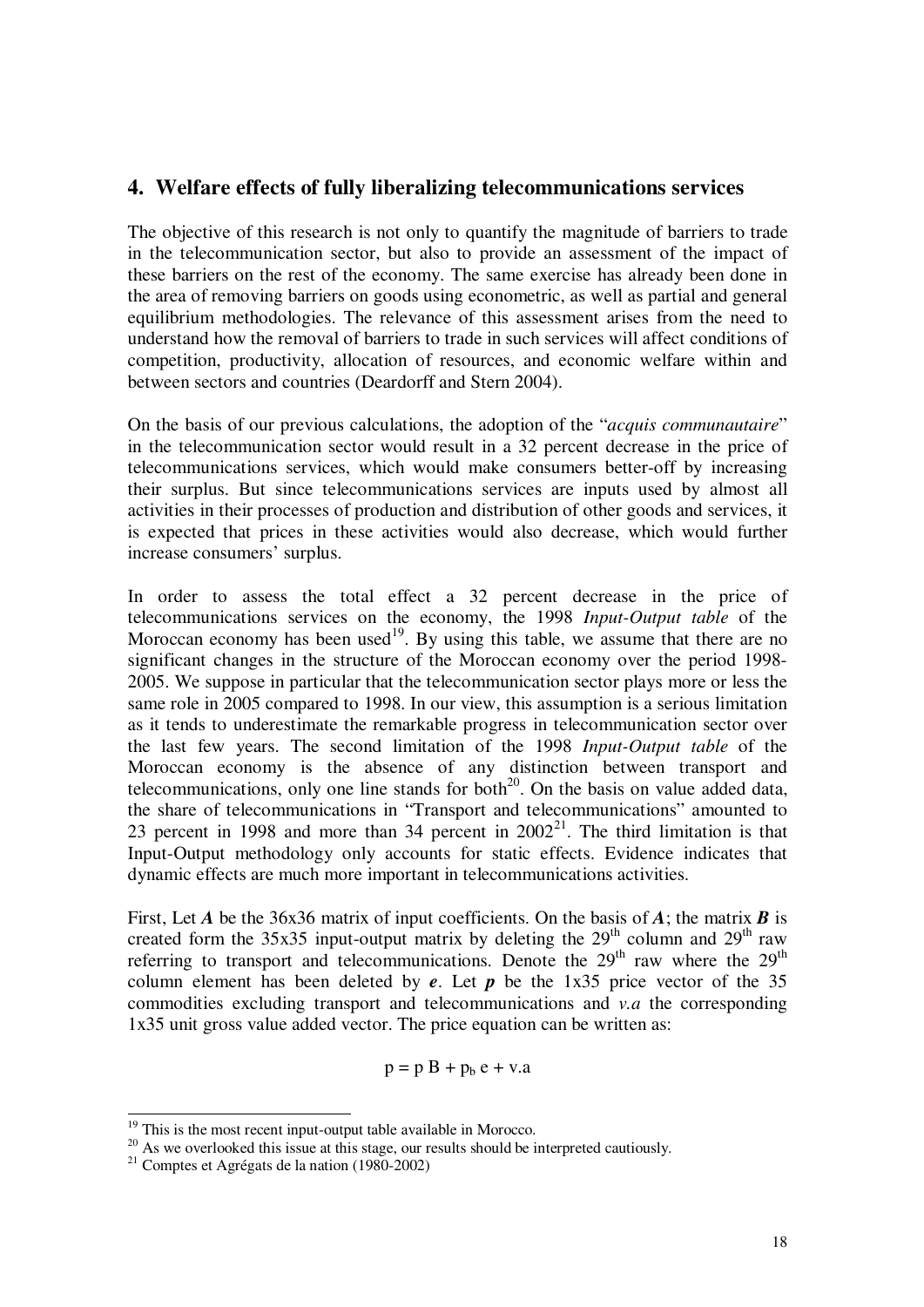$p<sub>b</sub>$  denotes the price of the banking services. By rearranging the above equation, we obtain:

$$
p = p_b e (I-B)^{-1} + v.a (I-B)^{-1}
$$

Once the price of transport and telecommunications that will prevail in Morocco when it adopts and implements the EU rules and regulations,  $p_b$  is fixed, we determine the *equilibrium prices* of the other 35 remaining commodities from the above equation assuming that there is no change in the unit gross value added vector v.a.

We denote by  $\pi$  the 1x36 price vector composed by the price vector p and the scalar  $p_{b}$ .  $\pi = (p \, p_b)$ , and *CON* the 36x1 consumption expenditure vector obtained from the 1998 input-output matrix by deleting the value of transport and telecommunications and con the value of consumption of transport and telecommunications. Then we form the 36x1 consumption vector as

$$
CONS = \begin{bmatrix} CON \\ con_b \end{bmatrix}.
$$

By construction, all base year prices are equal to unity. Hence, total consumption expenditure evaluated at base-year prices can be written as:

$$
C = u
$$
 CONS

where *u* denotes the 1x36 unit vector. The value of total consumption expenditure evaluated at the prices that will prevail once Morocco has adopted and implemented the EU rules and regulations in the telecommunication sector is then given by:

$$
C^* = \pi \text{ CONS}
$$

The effect on consumer welfare can be calculated as:

(C - C\*) x 100 / 
$$
C^{*22}
$$

As indicated earlier, this measure of welfare effect change focuses exclusively on the price effect of liberalization. It does not account for any potential increase in consumer demands for the different commodities following their price reduction. Hence, this approach provides a downward biased estimate of the welfare effect. Accounting for the other effects would require the use of *price elasticities of demand* for the 36 commodities included in the input-output table, which are nor readily available. Thus, the welfare gain is very likely to be higher that estimates provided in this paper.

On the basis of previous computations, the adoption of the EU rules and regulations in the telecommunication sector is expected to lead to a reduction of banking services' price 32 percent. Accordingly, the welfare of the society captured through total consumption, will improve by 0.1627 percent. Since in 1998 consumption represented

 $22$  Note that this approach determines the equivalent variation in consumer' income.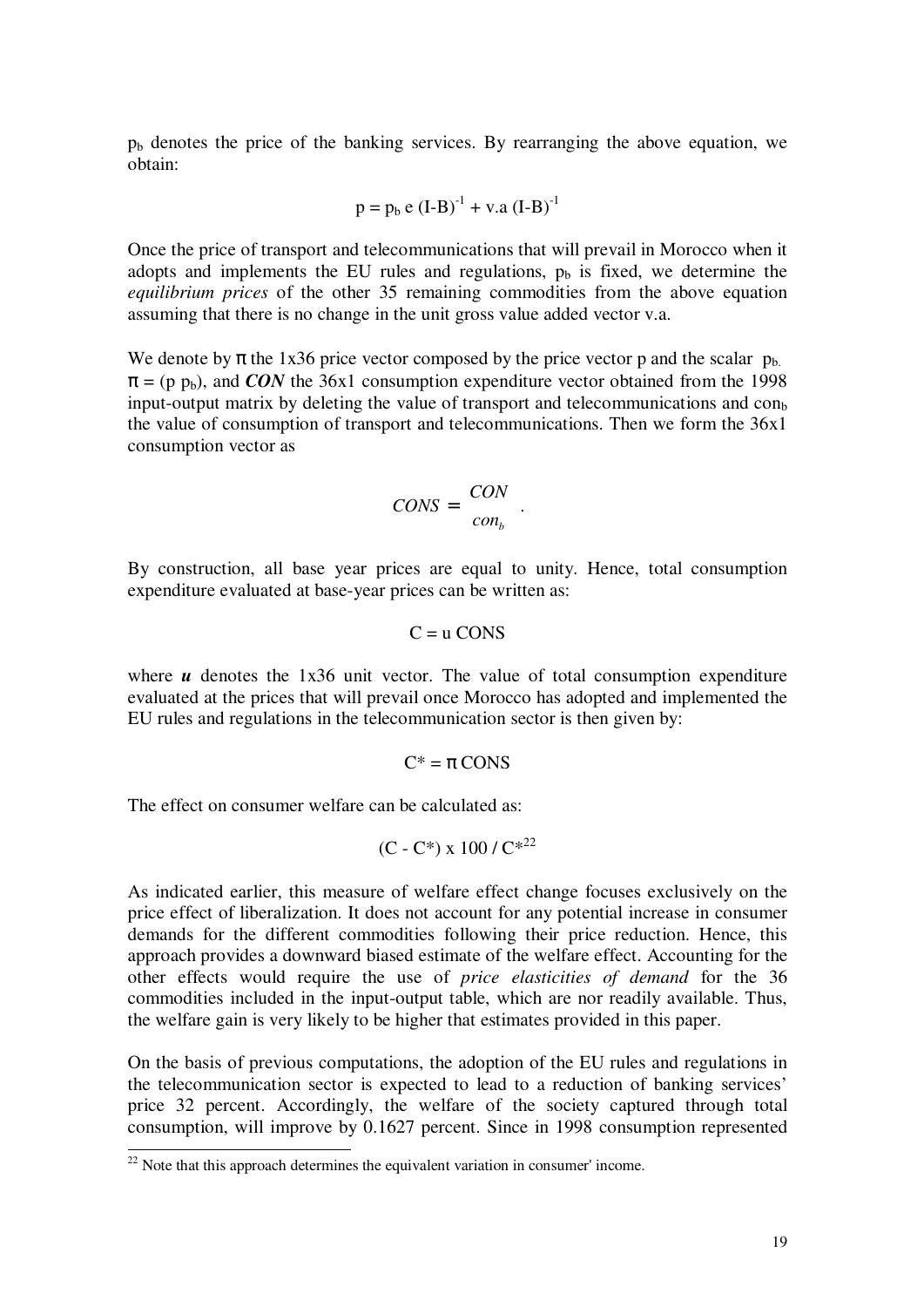86.12 percent of  $GDP<sup>23</sup>$ , this welfare gain will translate into an increase of 1.4 percent in GDP.

Since in 2004, GDP amounted to DH 444 billion or the equivalent of US\$ 50 billion, our first and rough approximation of the welfare gain from adopting the EU rules and regulations in the telecommunication sector is estimated to US\$ 700 million. It very likely that this figure underestimate the total effect of liberalizing telecommunications services in Morocco.

## **5. Conclusion**

Since 1997, the telecommunication sector in Morocco has embarked in a period of deep change initiated by technological innovation, liberalization of national markets, and by partial or full liberalization of incumbent operators.

The purpose of this paper was to present the major developments recorded in telecommunication sector in Morocco, quantify the extent of the existing restrictions, and assess the impact of regulating the telecommunication sector in Morocco along the European Union lines.

So far, the potential impact of liberalizing trade in goods on the Moroccan economy has received a relatively significant academic attention. In contrast, the potential impact of liberalizing trade in services in general, and telecommunications services more specifically, have not received comparable interest. Yet, measurement of trade in services is very crucial to policy makers in their bilateral, regional and multilateral negotiations. The potential impact of liberalizing telecommunications services goes beyond the telecommunication sector itself since these services enter as intermediate inputs in other activities.

On the basis of our computation, restrictiveness indexes for fixed telephony, mobile telephony and internet services in Morocco in 2005 are respectively 0.34, 0.21 and 0.26. These figures lead to an overall restrictiveness index, obtained as simple arithmetic average, of 0.267. As the three activities are not of the same importance, an adjusted index has been computed by weighting each activity by its corresponding share of the total turnover in telecommunication sector in 2004. The overall restrictiveness index on the basis of this alternative computation is 0.278, which is not significantly different compared to the unadjusted index. The Restrictiveness index computed by Warren on the basis of 1997 data was much higher than ours because all liberalization reforms in telecommunication sector in Morocco have been implemented after 1997.

On the basis of our previous calculations, the adoption of the "*acquis communautaire*" in the telecommunication sector would result in a 32 percent decrease in the price of telecommunications, which would make consumers better-off by increasing their welfare. Our first and rough approximation of this welfare gain is estimated to US\$ 700 million but needs to be taken cautiously due to data paucity. It very likely that this

<sup>23</sup> Haut Commissariat au Plan (2003), « Comptes et Agrégats de la nation 1980-2002 »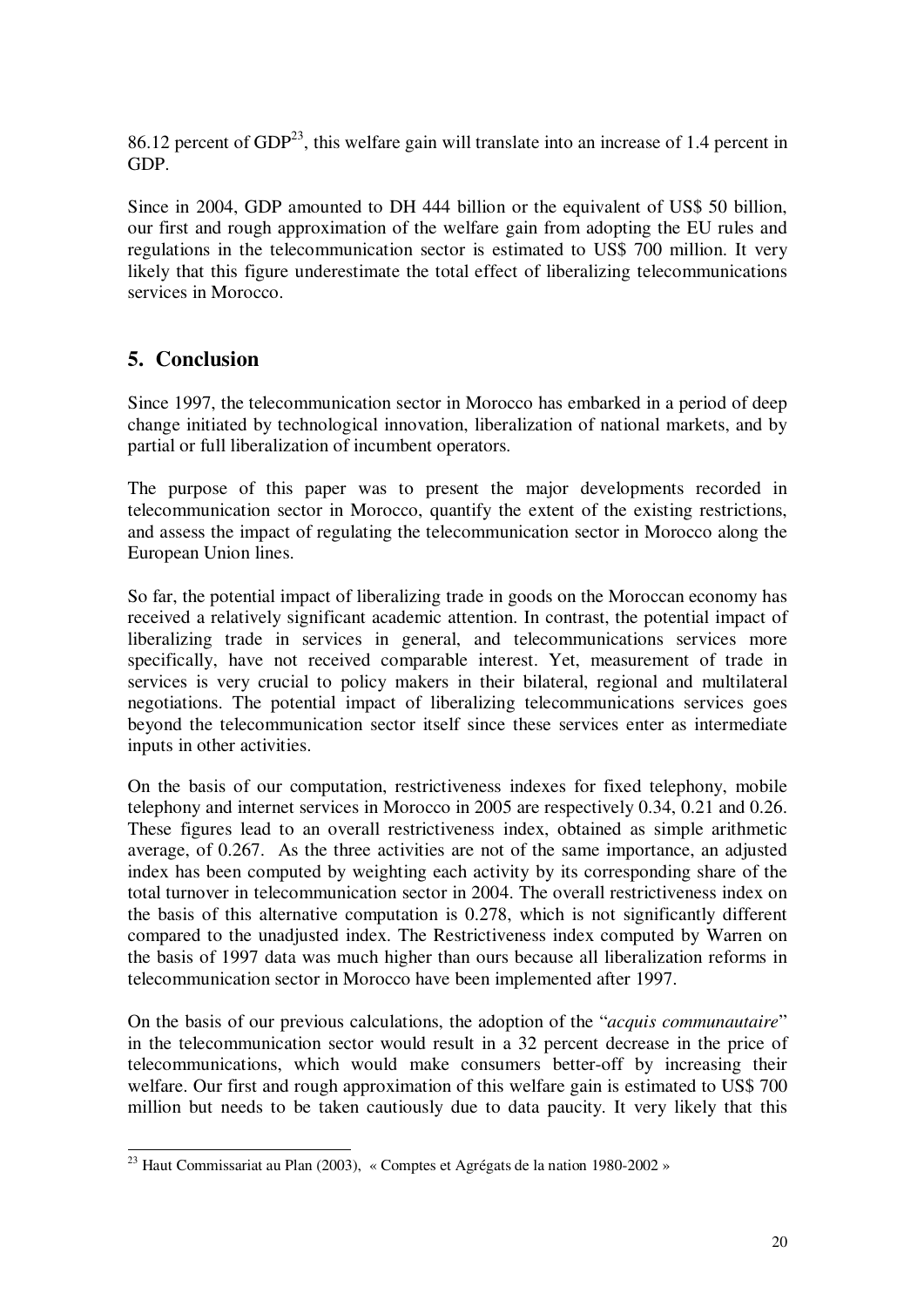figure underestimate the total effect of liberalizing telecommunications services in Morocco.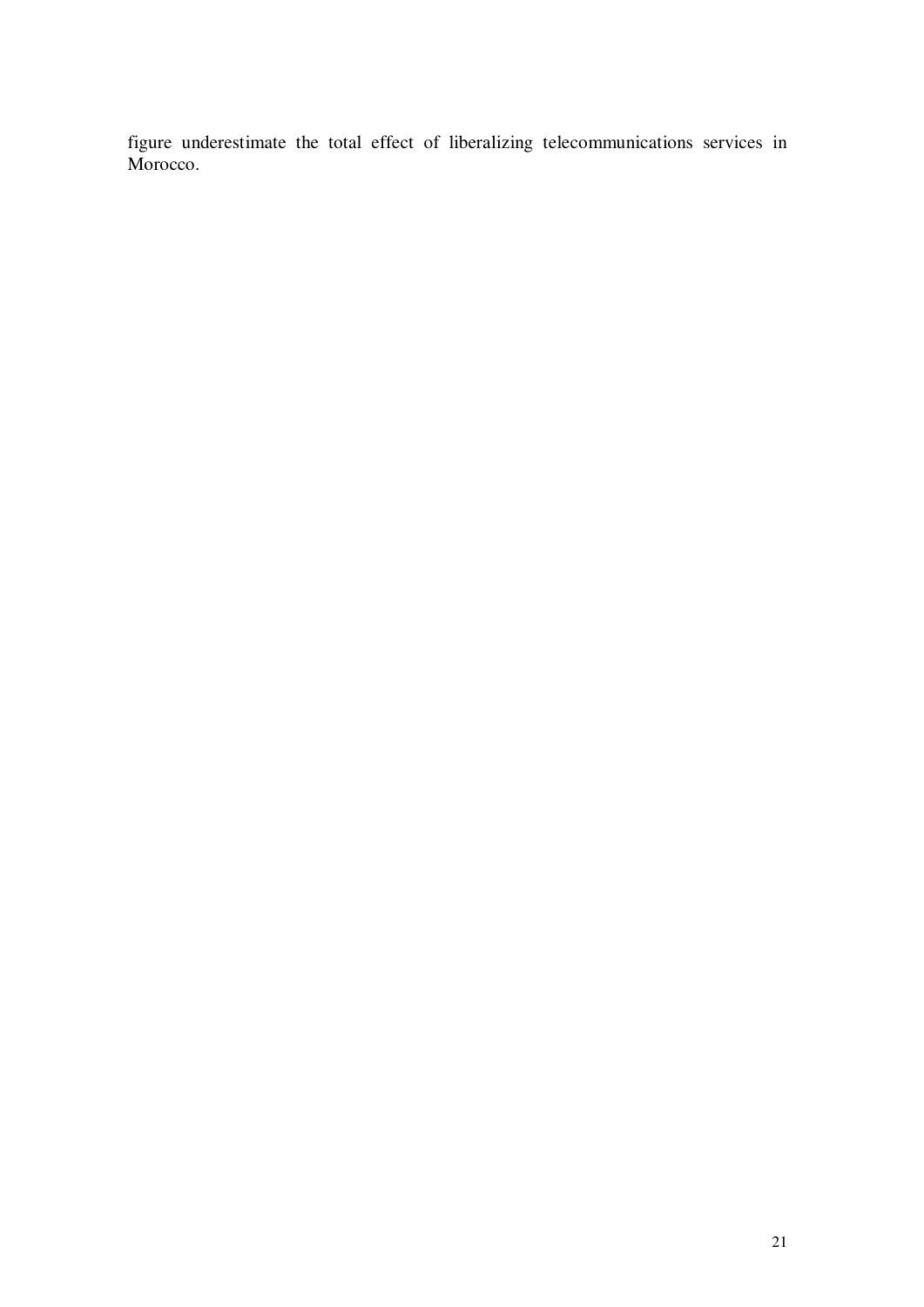## **References**

Achy, L., and J. Milgram (2003), Does a Free Trade Area Favor an Optimum Currency Area? The Case of Morocco and the European Union, in Achy L. (eds.), *Management du Taux de Change au Maroc*, INSEA, Rabat, 15-32.

Agence Nationale de Réglementation des Télécommunications, Rapport d'activité (2001, 2002, 2003 & 2004).

Boughzala, M. (2005), "Competition in Telecommunication in Tunisia", Country paper prepared for Femise project

Boylaud, O. and G. Nicoletti (2000) "Regulation, Market Structure and Performance in Telecommunications", Economics Department Working Papers No. 237, Paris: OECD

Chater M. & B. Hamdouch (2001), Impact des Accords de Libre Echange Euro Méditerranéens: Cas du Maroc, *Report for FEMISE,* network, www.femise.org.

Chater, M. (2004), "Instauration d'une zone de libre-échange et politique d'accompagnement: le cas du Maroc", Région et Développement, n°19, p.83-103, 2004.

Deardorff, A. V. and R. Stern (2004), "Empirical analysis of barriers to international services transactions and the consequences of liberalization" in the World Bank course on "Trade in Services and international trade agreements: the development dimension

Erkan Akdemir, Erdem Baºçý and Sübidey Togan (2005), "EU integration and the telecommunications sector: The case of Turkey"

Haut Commissariat au Plan (2003), "Comptes et Agrégats de la nation 1980-2002", Rabat, Maroc.

Hoeckman, B. (1995), "Assessing the General Agreement on Trade in Services", in Will Martin and L. Alan Winters (eds) *The Uruguay Round and the Developing Economies*, World Bank Discussion Paper N°. 307. Washington, D.C.

International Telecommunication Union (2001), "Effective regulation: case study: Morocco".

International Telecommunication Union (2004), "Shaping the future mobile information society: The case of Morocco".

Kingdom of Morocco, Law 24-96 relating to post and telecommunications and Law 55- 01 modifying and completing the law 24-96.

McGuire, G. and M. Schuele (2000) "Restrictiveness of International Trade in Banking Services", in *Impediments to Trade in Services: Measurement and Policy Implications*, ed. by C. Findlay and T. Warren, London: Routledge.

Rosotto C. M., K. Sekkat and A. Varoudakis, "Opening up Telecommunications to competition and MENA integration in the World economy", Journal of International Development, forthcoming.

Rutherford T.F., E.E. Rutström, and D. Tarr (1997), "Morocco's free trade agreement with the EU: a quantitative assessment", Economic Modelling, vol. 14, p.237-269, 1997.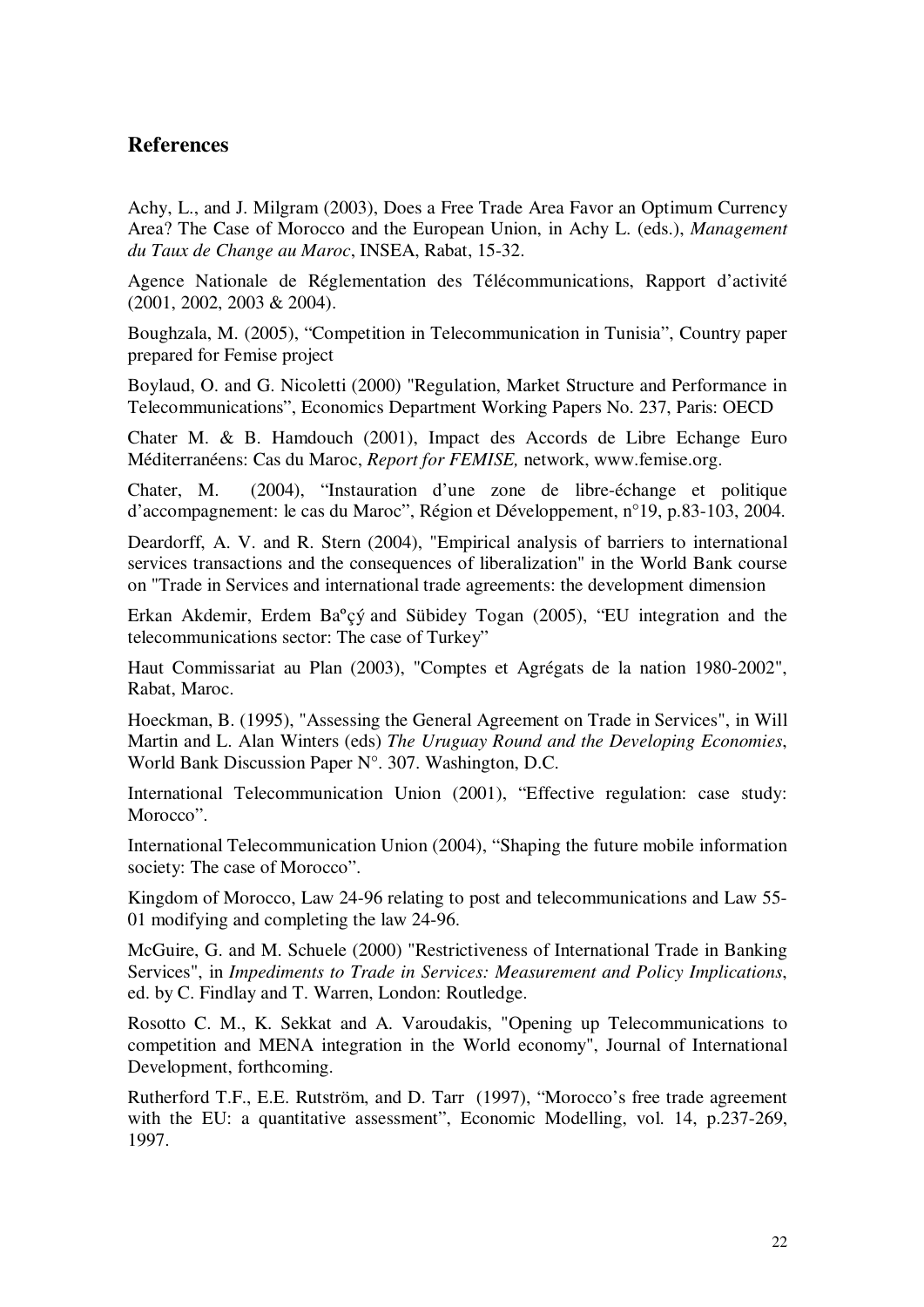Trewin, R. (2000), "A Price-impact Measure of Impediments to Trade in Telecommunications Services", in C. Findlay and T. Warren (editors), Impediments to Trade in Services, London and New York: Routledge Studies, chapter 7.

Warren, T. (2000a) "The Identification of Impediments to Trade and Investment in Telecommunications Services" in *Impediments to Trade in Services: Measurement and Policy Implications*, ed. by C. Findlay and T. Warren, London: Routledge.

Warren, T. (2000b) "The Impact on Output of Impediments to Trade and Investment in Telecommunications Services" in *Impediments to Trade in Services: Measurement and Policy Implications*, ed. by C. Findlay and T. Warren, London: Routledge.

World Bank (2004) "World Development Indicators", Washington, D.C

WTO (2002), "Trade in services: Kingdom of Morocco, Schedule of Specific Commitments", GATS/SC/57/Suppl.2/Rev.1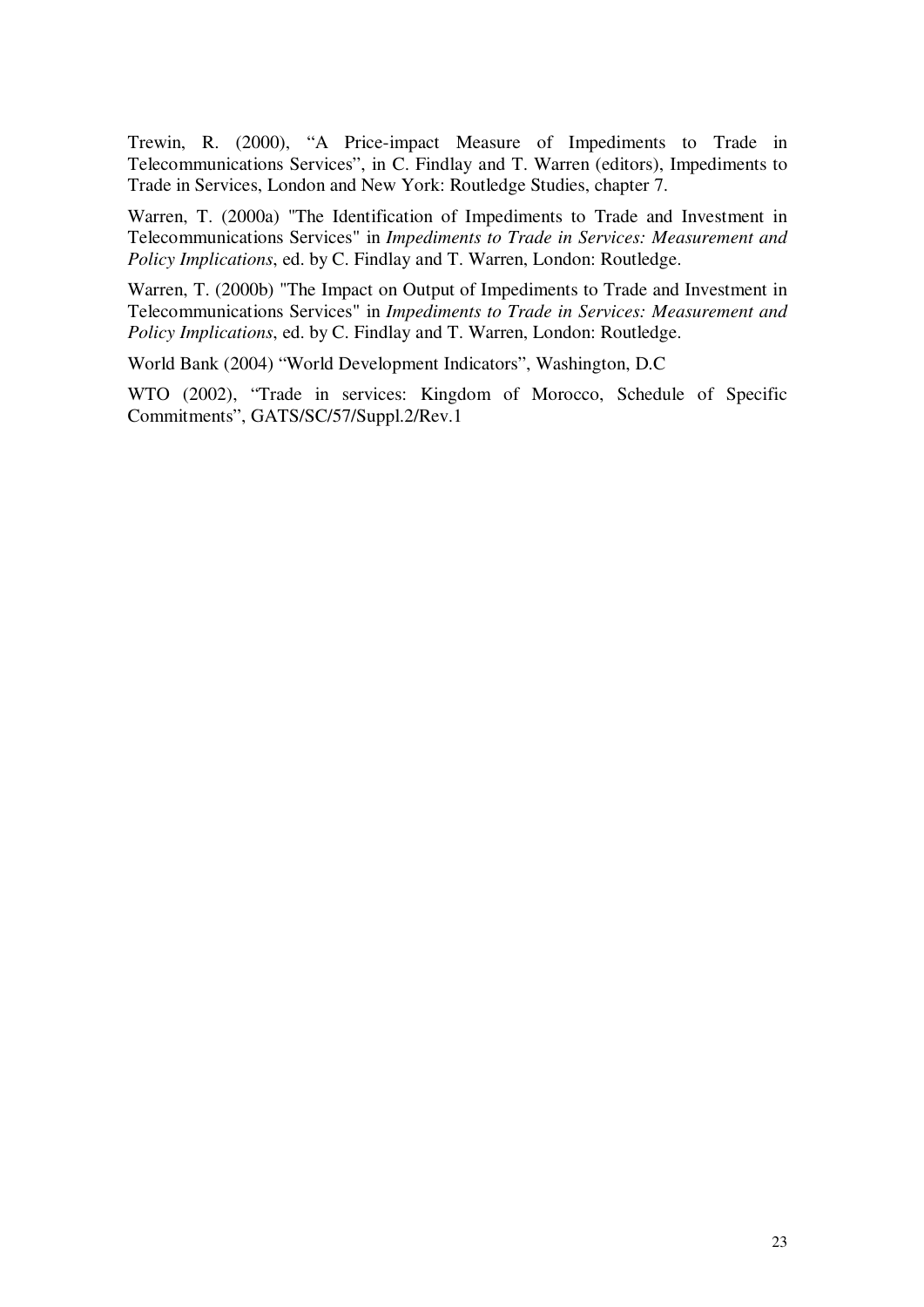## **Figure 1**

## **Gradual deregulation agenda of telecommunication sector in Morocco**

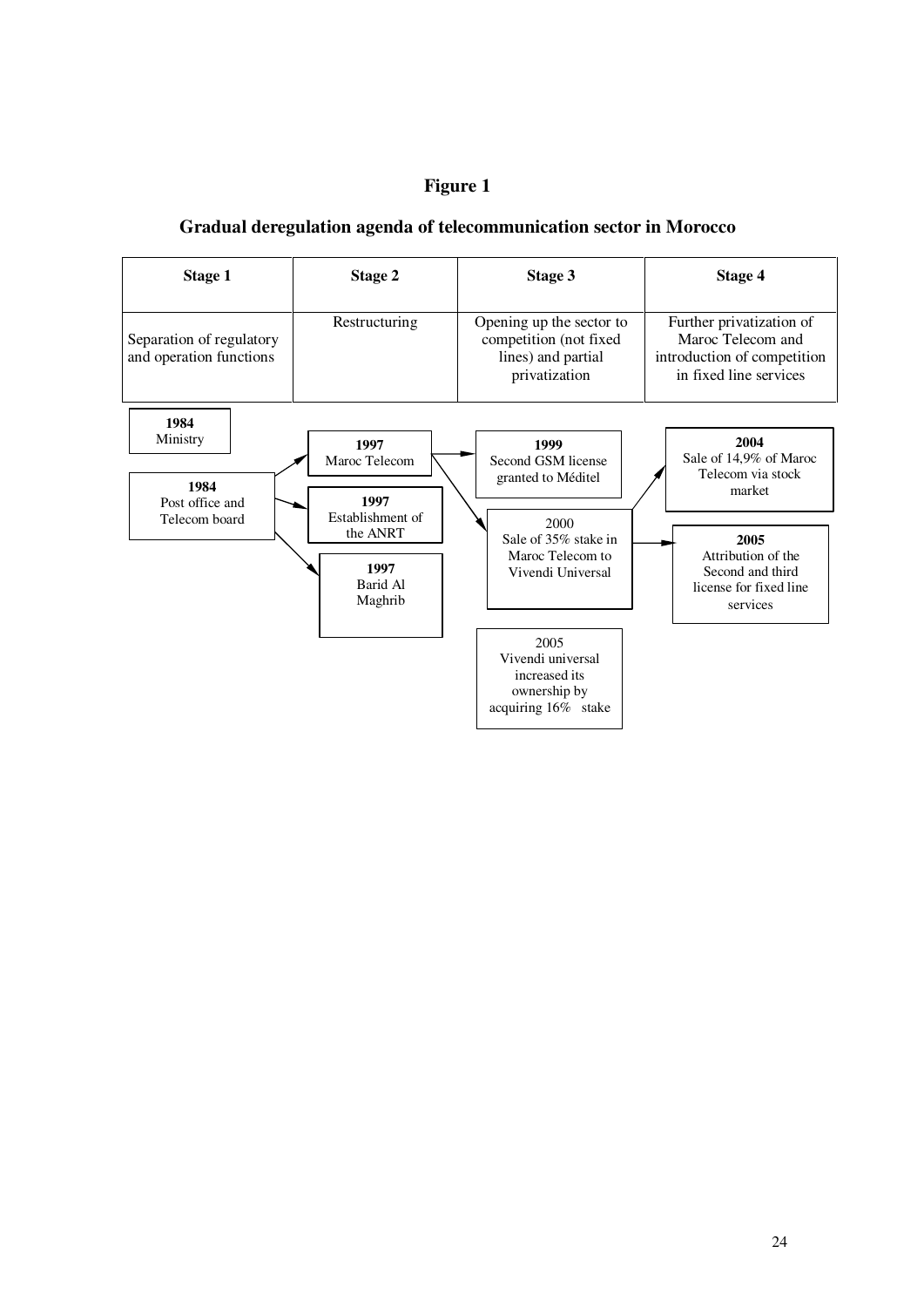|                                            | Mode of supply                   |                       |                        |                                   |  |  |
|--------------------------------------------|----------------------------------|-----------------------|------------------------|-----------------------------------|--|--|
| <b>Items</b>                               | Cross-border<br>supply           | Consumption<br>abroad | Commercial<br>presence | Presence of<br>natural<br>persons |  |  |
|                                            | Market access/National treatment |                       |                        |                                   |  |  |
| Telecommunication services                 |                                  |                       |                        |                                   |  |  |
| Value-added services (excluding telephone  | N/N                              | N/N                   | OP/N                   | NBex/NB                           |  |  |
| and telex)                                 |                                  |                       |                        |                                   |  |  |
| Electronic mail services                   | N/N                              | N/N                   | OP/N                   | NBex/NB                           |  |  |
| Telephone answering services               | N/N                              | N/N                   | OP/N                   | NBex/NB                           |  |  |
| Direct permanent information               | N/N                              | N/N                   | OP/N                   | NBex/NB                           |  |  |
| search services and database servers       |                                  |                       |                        |                                   |  |  |
| Electronic data exchange services          | N/N                              | N/N                   | OP/N                   | NBex/NB                           |  |  |
| Improved value added fax                   | N/N                              | N/N                   | OP/N                   | NBex/NB                           |  |  |
| services, including registration,          |                                  |                       |                        |                                   |  |  |
| retransmission and registration and search |                                  |                       |                        |                                   |  |  |
| Point-to-point telephone services          | OP/N                             | N/N                   | OP/NBex                | NB/NBex                           |  |  |
| Telex services                             | OP/N                             | N/N                   | <b>OP/NBex</b>         | NB/NBex                           |  |  |
| Integrated service data network (ISDN)     | OP/N                             | N/N                   | <b>OP/NBex</b>         | NB/NBex                           |  |  |
| Packet-switched data transmission services | OP/N                             | N/N                   | <b>OP/NB</b>           | NBex/NBe                          |  |  |
| (TDCP)                                     |                                  |                       |                        | X                                 |  |  |
| Frame relaying services                    | OP/N                             | N/N                   | <b>OP/NB</b>           | NBex/NBe                          |  |  |
|                                            |                                  |                       |                        | $\mathbf x$                       |  |  |
| Mobile telephone services                  | OP/N                             | N/N                   | OP/N                   | NBex/NBe                          |  |  |
|                                            |                                  |                       |                        | $\mathbf{x}$                      |  |  |
| Paging services                            | OP/N                             | N/N                   | OP/N                   | NBex/NBe                          |  |  |
|                                            |                                  |                       |                        | $\mathbf{x}$                      |  |  |
| PCS systems                                | OP/N                             | N/N                   | OP/N                   | NBex/NBe                          |  |  |
|                                            |                                  |                       |                        | $\mathbf{x}$                      |  |  |
| Mobile data transmission services          | OP/N                             | N/N                   | OP/N                   | NBex/NBe                          |  |  |
|                                            |                                  |                       |                        | X                                 |  |  |
| Private leased circuit services            | OP/N                             | OP/N                  | N/NB                   | NBex/NBe                          |  |  |
|                                            |                                  |                       |                        | X                                 |  |  |

**Table 1 Summary of Morocco's telecommunication sector commitments under the GATS**

*Source:* WTO (2003): "Trade Policy Review, Kingdom of Morocco", Report by the Secretariat.

N None: Morocco has agreed not to impose any restrictions on this item.<br>Nex None, except for contrary provisions under horizontal commitments ma

Nex None, except for contrary provisions under horizontal commitments made by Morocco.<br>NB Not bound: Morocco has not undertaken any commitment on this item.

NB Not bound: Morocco has not undertaken any commitment on this item.<br>NBex Not bound, except for contrary provisions under horizontal commitment

NBex Not bound, except for contrary provisions under horizontal commitments made by Morocco.<br>OP Other provisions apply.

Other provisions apply.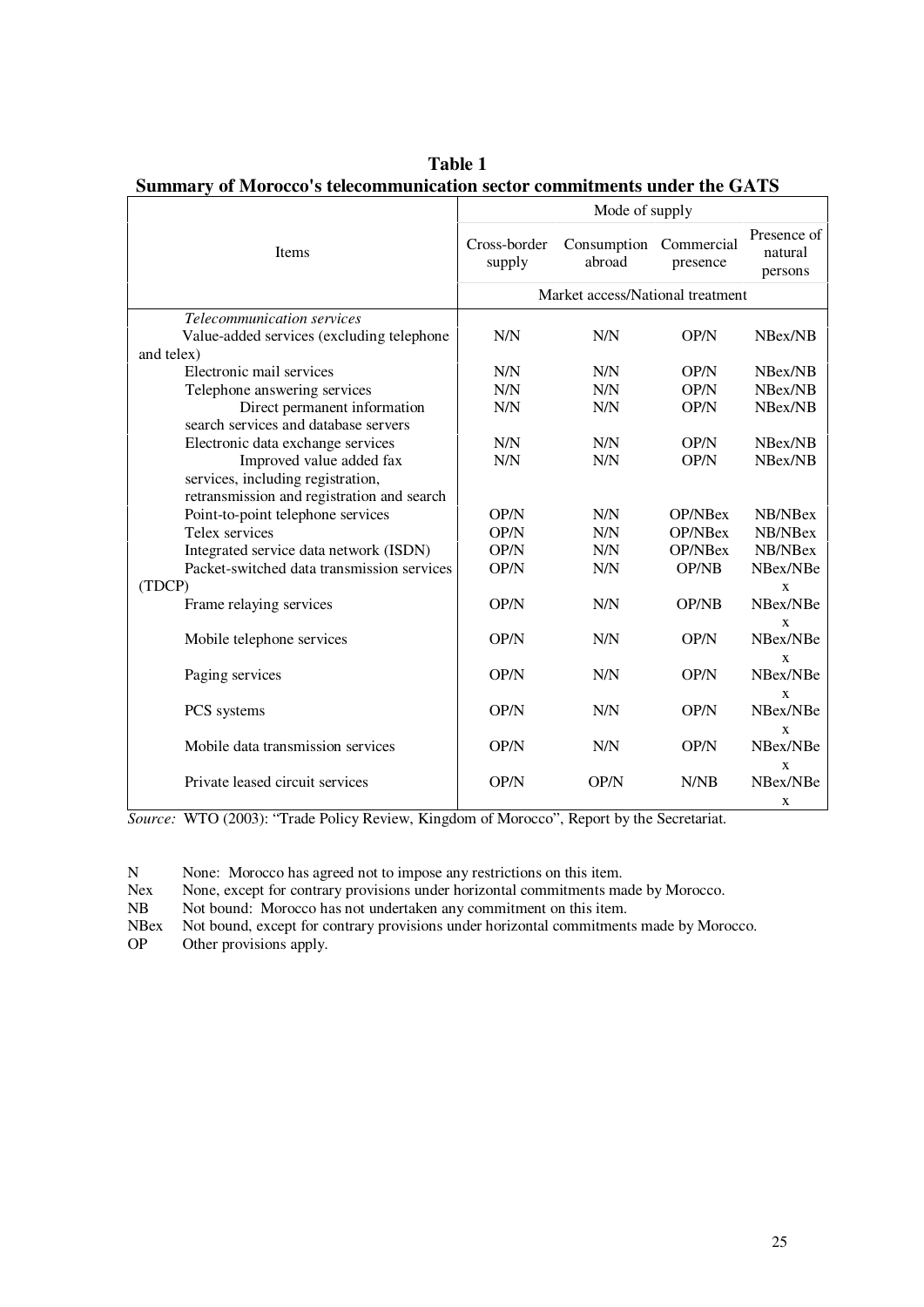|                                          | 1997 | 1998 | 1999 | 2000  | 2001  | 2002  | 2003  | 2004  | <b>Sept</b><br>2005 |
|------------------------------------------|------|------|------|-------|-------|-------|-------|-------|---------------------|
| Number of subscribers<br>(1000)          | 1368 | 1504 | 1835 | 4323  | 5915  | 7324  | 8551  | 10645 | 13322               |
| Fixed telephony (000)                    | 1300 | 1393 | 1471 | 1472  | 1140  | 1127  | 1219  | 1308  | 1345                |
| GSM (000)                                | 68   | 111  | 364  | 2851  | 4775  | 6197  | 7332  | 9337  | 11977               |
| Number of lines (per 100)<br>inhabitants | 5,10 | 5.40 | 6,50 | 15,45 | 19,62 | 24,77 | 28,59 | 35.61 | 45,1                |
| Fixed                                    | 4,80 | 5,00 | 5,20 | 5,05  | 3,92  | 3,86  | 4,11  | 4,38  | 4,5                 |
| Mobile                                   | 0,30 | 0,40 | 1,30 | 10.40 | 15,70 | 20,91 | 24.48 | 31.23 | 40,06               |

**Table 2 Telephone Penetration (fixed and Mobile) in Morocco over the period 1997-2005**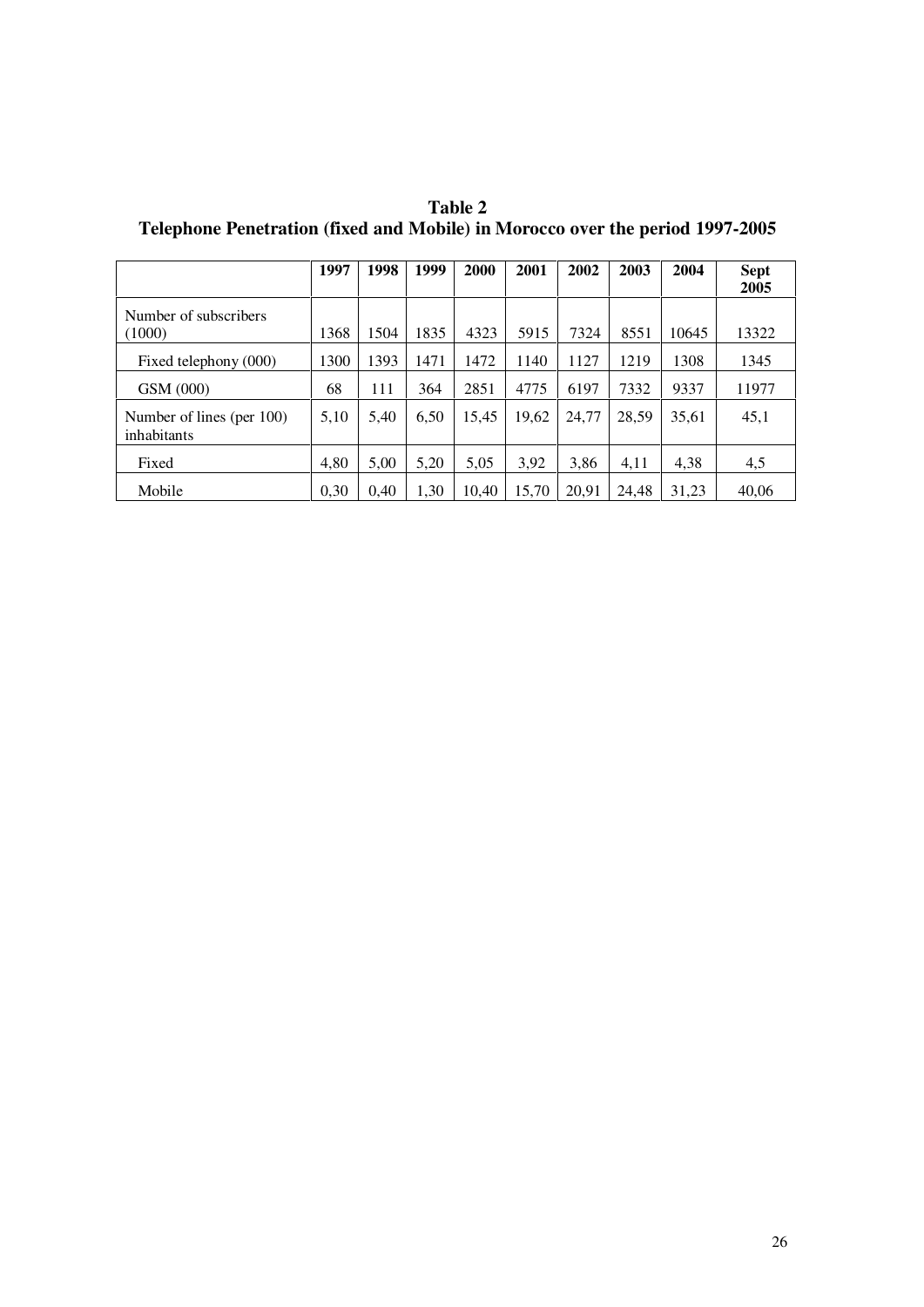## **Table 3**

## **Responsibilities of ANRT regarding interconnection**

| Approval of fixed-to-     | Approval of fixed-to-                                        | Disputes settlement                                                                                                               | <b>Remarks</b>                                                                                |
|---------------------------|--------------------------------------------------------------|-----------------------------------------------------------------------------------------------------------------------------------|-----------------------------------------------------------------------------------------------|
| fixed interconnection     | mobile interconnection                                       |                                                                                                                                   |                                                                                               |
| tariffs                   | tariffs                                                      |                                                                                                                                   |                                                                                               |
| Set by ANRT in<br>advance | Negotiated<br>Referred to ANRT<br>in case of<br>disagreement | ANRT has sole<br>responsibility in the<br>settlement of disputes.<br>This function is<br>performed by the<br>management committee | Only ANRT has the<br>power to set<br>interconnection<br>charges and serve as an<br>arbitrator |

Source: Effective regulation, Case Study: Morocco (2001)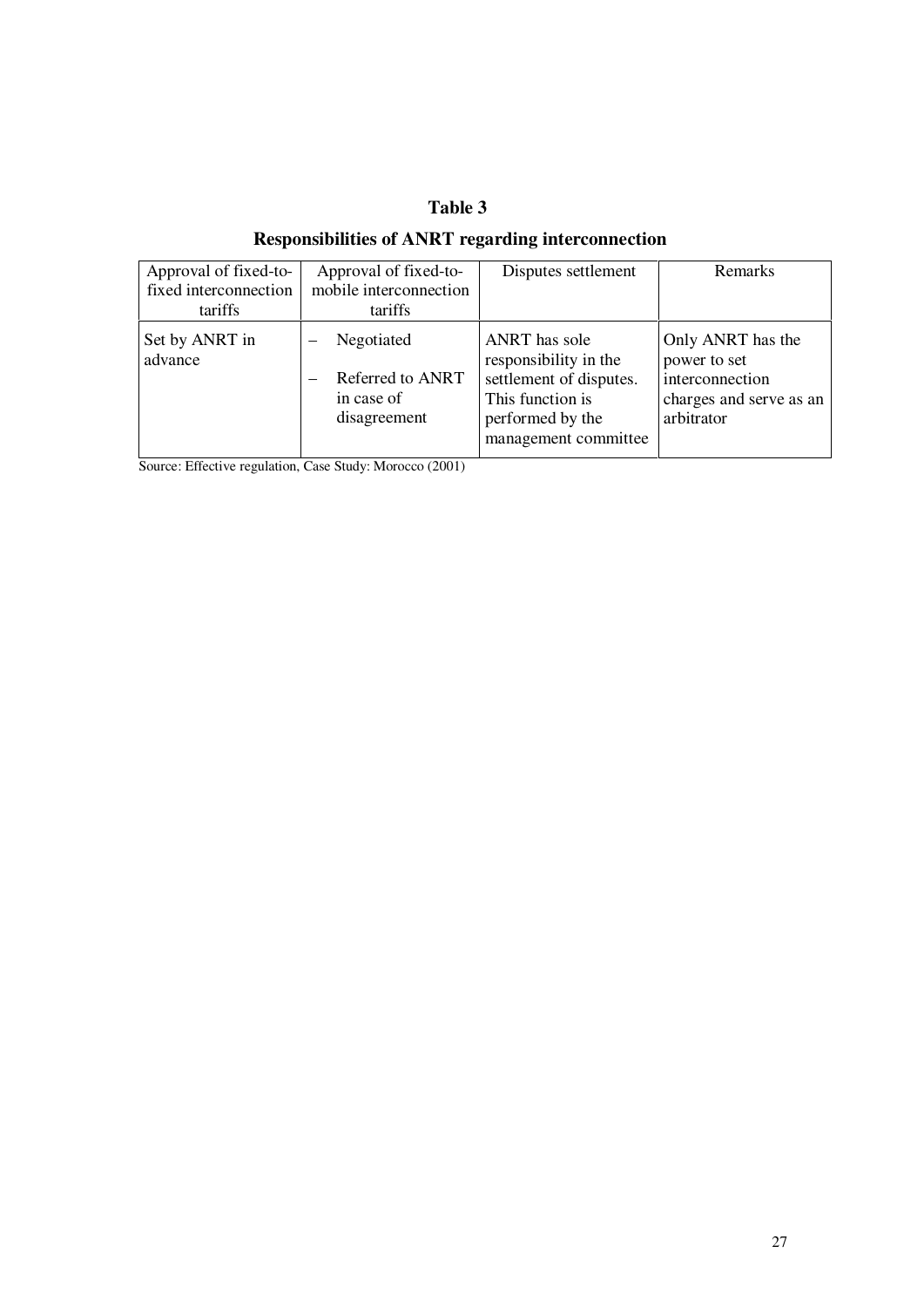| <b>Appendix 1</b> |  |  |
|-------------------|--|--|
|-------------------|--|--|

## **Key information on telecommunication sector in Morocco**

| <b>Item</b>                          | <b>Situation in Morocco</b>                                                                                                                                                                                                                                                                                                                                                                                                                                                                                                                                |
|--------------------------------------|------------------------------------------------------------------------------------------------------------------------------------------------------------------------------------------------------------------------------------------------------------------------------------------------------------------------------------------------------------------------------------------------------------------------------------------------------------------------------------------------------------------------------------------------------------|
| Ownership of the incumbent           | Maroc Telecom                                                                                                                                                                                                                                                                                                                                                                                                                                                                                                                                              |
|                                      | The government of Morocco (34%), Vivendi<br>Universal (51%), Shareholders through the stock<br>market $(14,5\%)$ , Employees $(0,5\%)$                                                                                                                                                                                                                                                                                                                                                                                                                     |
| Ownership of other telecom operators | Médi Telecom (awarded the second GSM license in<br>1999 and won the second fixed phone license in July<br>2005)                                                                                                                                                                                                                                                                                                                                                                                                                                            |
|                                      | Portugal Telecom (30,5%), Telefonica (from Spain)<br>$(30,5\%)$ , BMCE Bank $(20\%)$ , Group Afriquia $(11\%)$<br>and CDG (8%)                                                                                                                                                                                                                                                                                                                                                                                                                             |
| Degree of ownership allowed          | No limit on foreign ownership. Under GATS,<br>Morocco reserved the right to limit the proportion of<br>foreign ownership but the level has not yet been<br>specified.                                                                                                                                                                                                                                                                                                                                                                                      |
| Degree of market liberalization      | Opening up of telecommunication services to<br>competition: mobile telephony since 1999 and other<br>licenses may awarded through public tender,<br>GMPCS open to competition in 1999, VSAT in<br>2000. Full liberalization of value-added services<br>(radio messaging, internet access and service<br>providers (ISPs). Access to market is also open for<br>packet-switched data transmission and frame relay.<br>Fixed telephony (local, long<br>distance<br>and<br>international) has been a monopoly of Maroc<br>Telecom until recently (July 2005). |
| Leased line and resale               | More than 6200 leased lines in 2003                                                                                                                                                                                                                                                                                                                                                                                                                                                                                                                        |
| Callback                             | Callback services are allowed                                                                                                                                                                                                                                                                                                                                                                                                                                                                                                                              |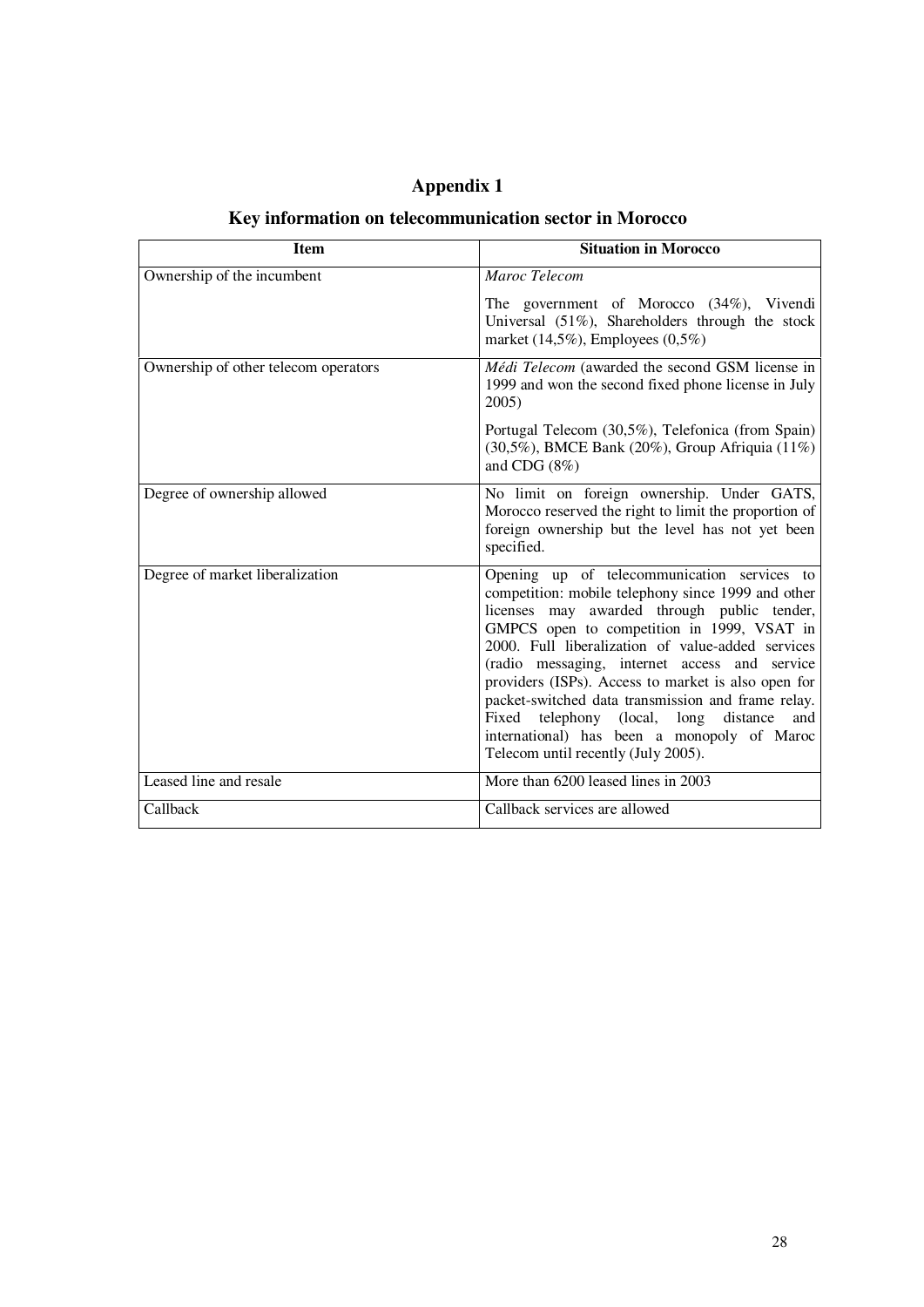#### **Appendix 2 Methodology for constructing restrictiveness indexes in telecommunication sector**

| <b>Policy Index</b>                                       | <b>Content</b>                                                                                                                                                                                                                                                                                                                                                  |
|-----------------------------------------------------------|-----------------------------------------------------------------------------------------------------------------------------------------------------------------------------------------------------------------------------------------------------------------------------------------------------------------------------------------------------------------|
| Market access/Trade<br>(MA/trade)                         | Captures policies that discriminate against all potential entrants (domestic and<br>foreign) seeking to supply cross-border telecom services. It is based on data on<br>leased lines and resale.                                                                                                                                                                |
| MA/Investment (fixed)<br>MA/INV (fixed)                   | Captures policies that discriminate against all potential entrants (domestic and<br>foreign) seeking to supply fixed network services via investment in the country<br>at issue. The index is a weighted average of three questions:                                                                                                                            |
|                                                           | Does competition operate in the market for fixed services? (the number of<br>competitors)                                                                                                                                                                                                                                                                       |
|                                                           | Does policy allow for competition in the market for fixed services? (local,<br>$\overline{\phantom{m}}$<br>long distance domestic, international, data and leased lines). Full<br>competition $(0)$ , Partial competition $(0,5)$ , monopoly situation $(1)$ .                                                                                                  |
|                                                           | Is the incumbent privatized? The inverse of the fraction of the incumbent<br>$\overline{\phantom{m}}$<br>that is privatized $(0.0-1.0)$ .                                                                                                                                                                                                                       |
| MA/Investment (mobile)<br>MA/INV (mobile)                 | Captures policies that discriminate against all potential entrants (domestic and<br>foreign) seeking to supply cellular mobile services via investment in the country<br>at issue. The index is constructed in much the same way as MA/INV (fixed).                                                                                                             |
| National Treatment/Trade<br>NT/Trade                      | Captures policies that discriminate against potential foreign entrants seeking to<br>supply cross-border telecommunications services. It is constructed from the ITU<br>data on individual country policy relating to callback services.                                                                                                                        |
| <b>National Treatment</b><br>/Investment<br><b>NT/INV</b> | Captures policies that discriminate against potential foreign entrants seeking to<br>supply fixed or mobile telecommunications services via investment in the<br>country at issue. It is constructed on the basis of ITU data on individual country<br>policies. The index is based on the percentage of foreign investment allowed in<br>competitive carriers. |

*Source*: Warren (2000)